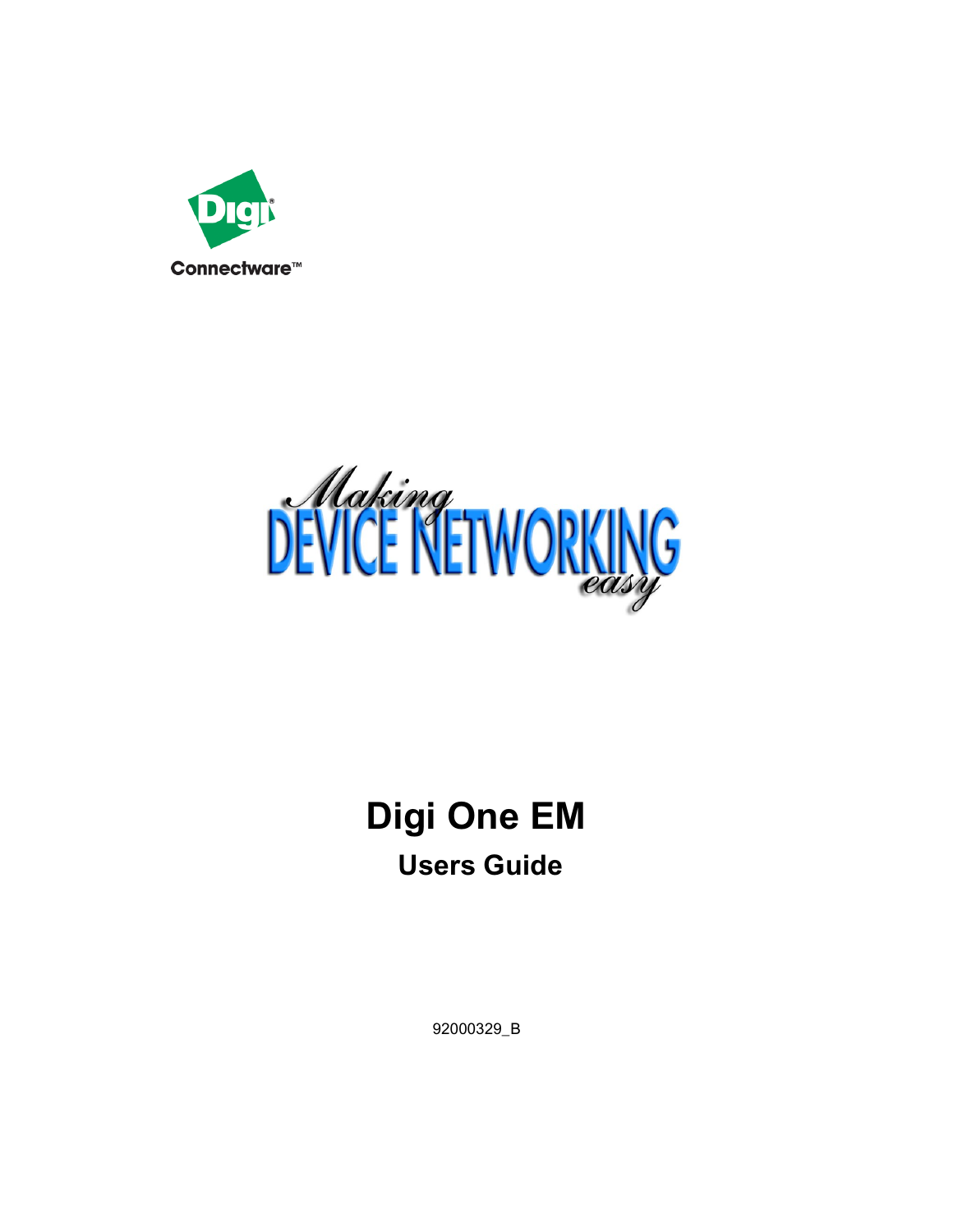Digi International Inc. 2003. All Rights Reserved

The Digi logo and RealPort are registered trademark of Digi International, Inc.

Connectware and Digi One are trademarks of Digi International, Inc.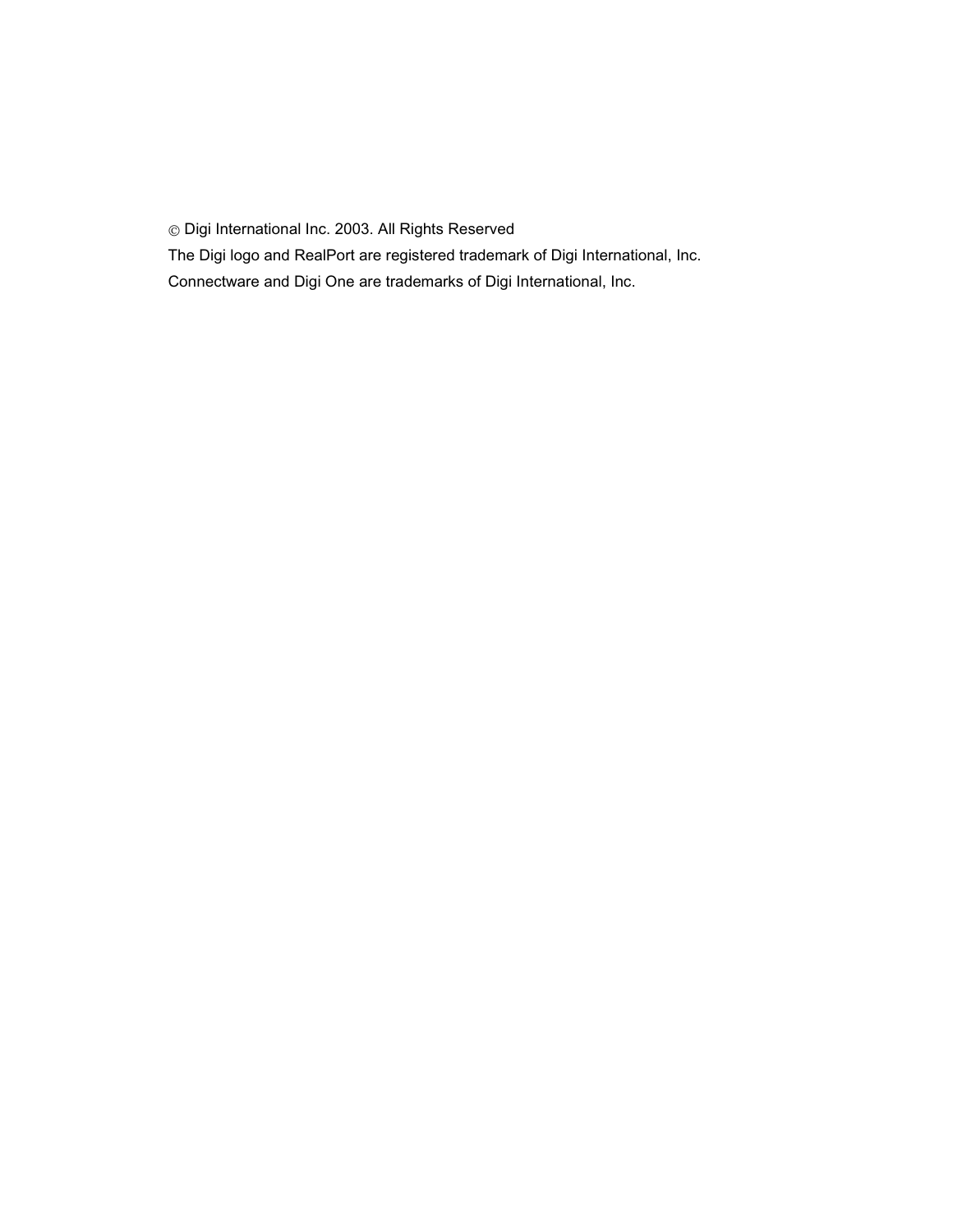## **Contents**

| Chapter 1 Configuring the IP Address                                                                                                                                                                                   |  |
|------------------------------------------------------------------------------------------------------------------------------------------------------------------------------------------------------------------------|--|
| Chapter 2 Setting Up RealPort (COM Port Redirection)<br>Installing RealPort on a System Running Microsoft Windows Operating                                                                                            |  |
| Installing RealPort on a Windows System from the Web 14<br>Chapter 3 Configuring Advanced Functions<br>Configuring the Device Server for Incoming Connections  16<br>Autoconnecting to a Network Host (TCP Clients) 19 |  |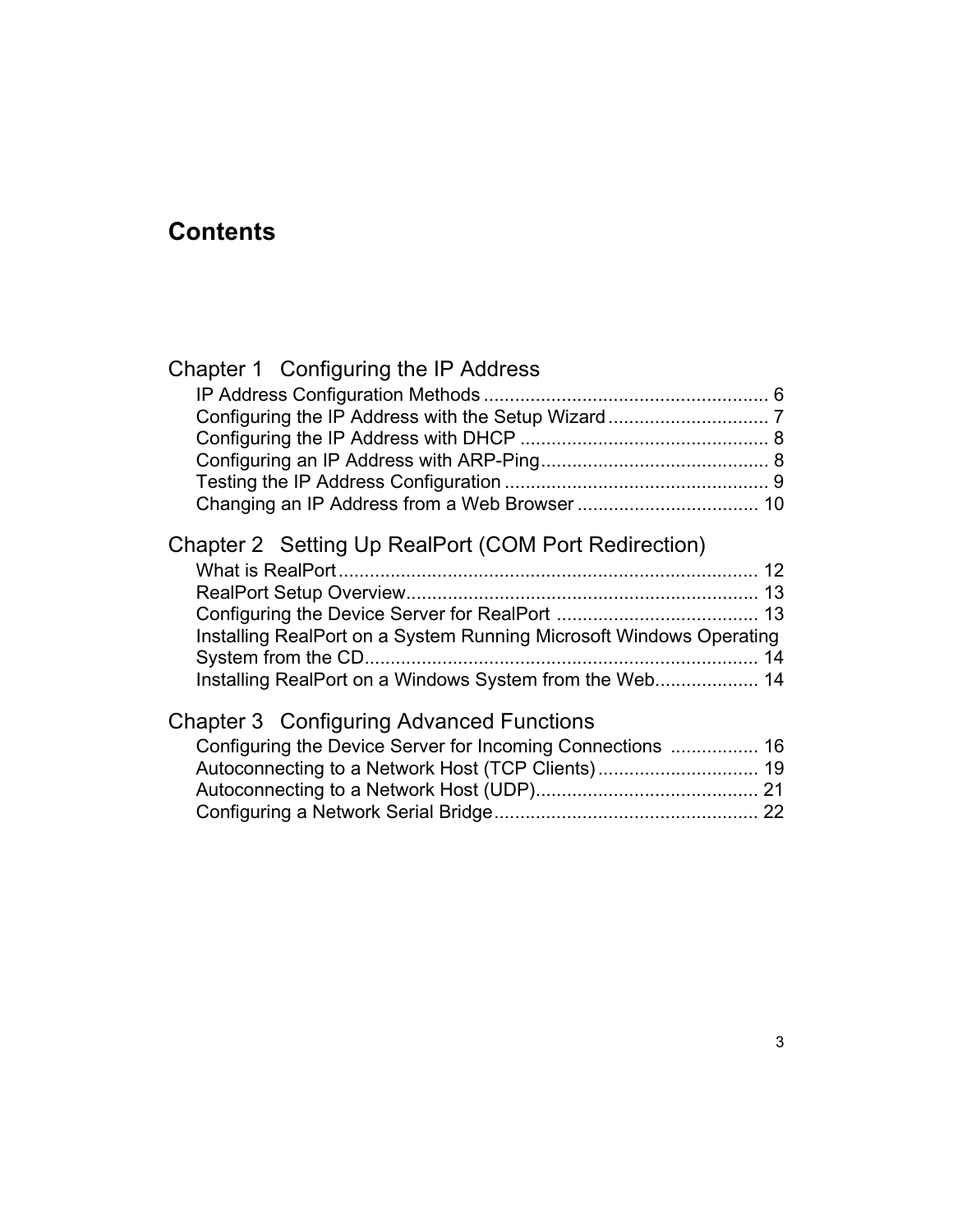| Chapter 4 Administration |  |
|--------------------------|--|
|                          |  |
|                          |  |
|                          |  |
|                          |  |
|                          |  |
|                          |  |
|                          |  |
| Index                    |  |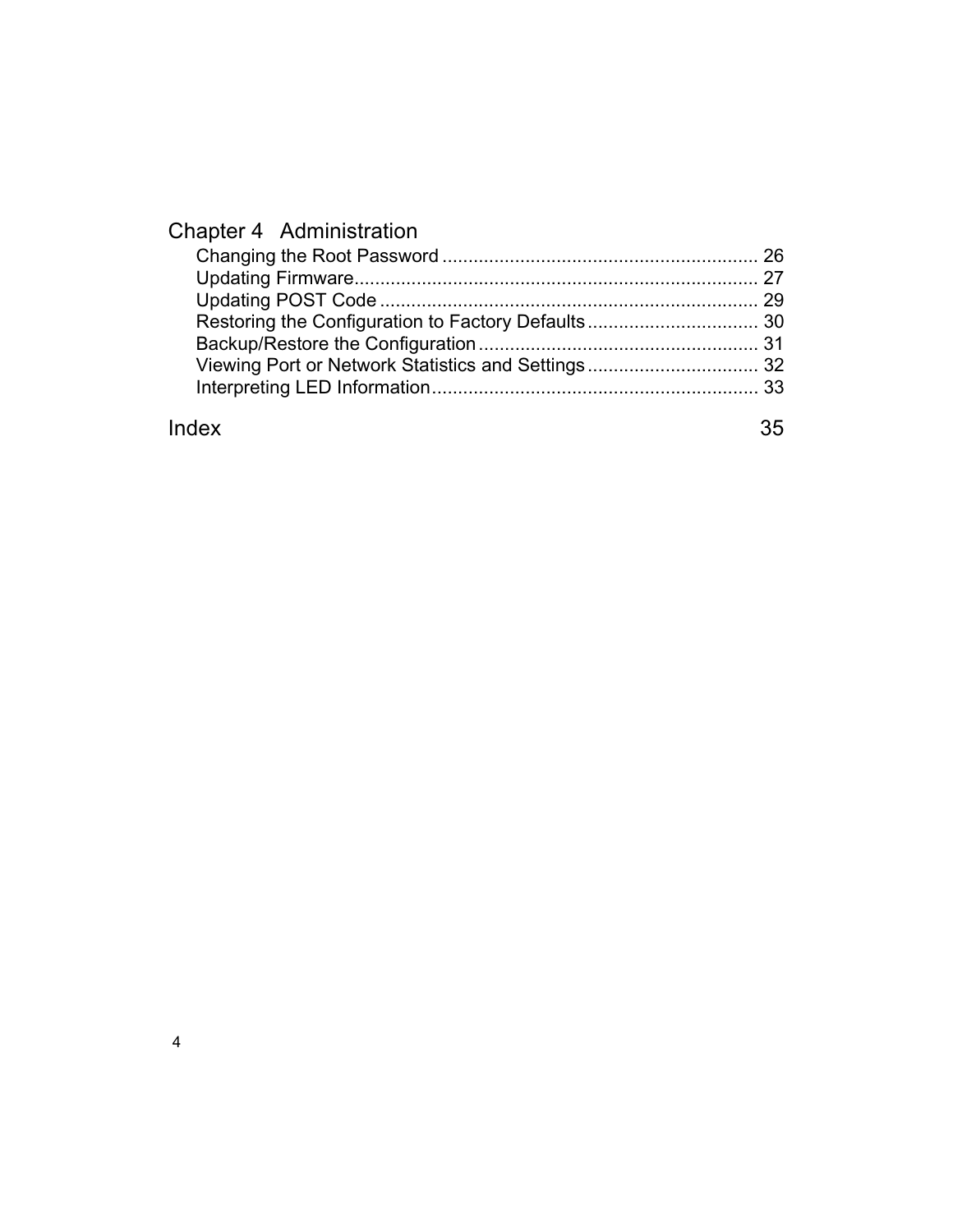## <span id="page-4-0"></span>**Chapter 1** *Configuring the IP Address*

#### *In This Chapter*

| • Configuring the IP Address with the Setup Wizard 7 |  |
|------------------------------------------------------|--|
| • Configuring the IP Address with DHCP  8            |  |
| • Configuring an IP Address with ARP-Ping 8          |  |
|                                                      |  |
|                                                      |  |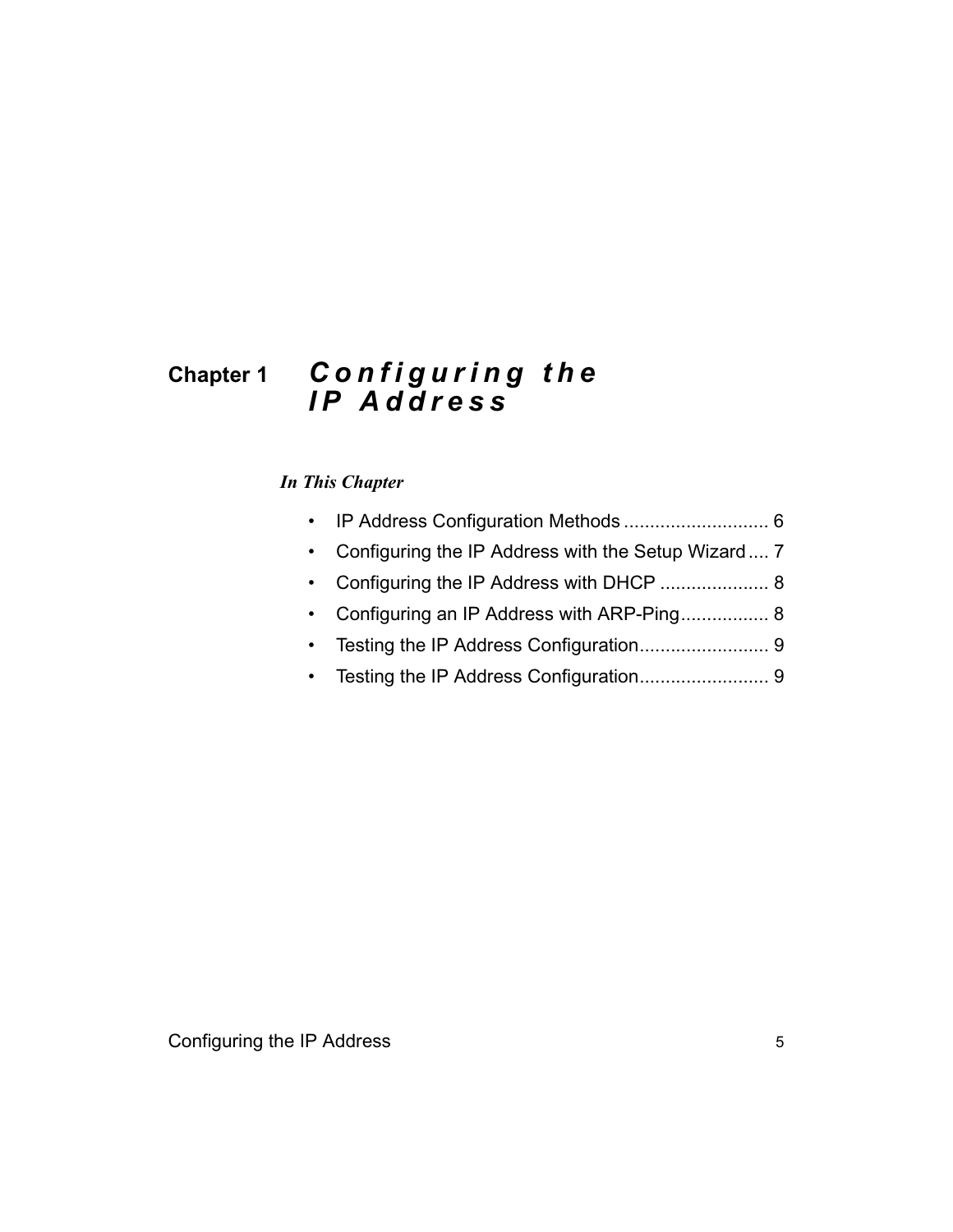### <span id="page-5-0"></span>**IP Address Configuration Methods**

<span id="page-5-1"></span>An IP address can be assigned to the device server using any of the following methods:

• Setup Wizard

"Discovers" the device and then provides a method for assigning an IP address. See ["Configuring the IP Address](#page-6-0)  [with the Setup Wizard" on page 7.](#page-6-0)

• DHCP

The device server's default configuration is as a DHCP client. See ["Configuring the IP Address with DHCP" on](#page-7-0)  [page 8.](#page-7-0)

• ARP-Ping

Enables IP address assignment by updating the ARP tables on a PC with the device server's MAC address and then pinging the device server. See ["Configuring an IP](#page-7-1)  [Address with ARP-Ping" on page 8.](#page-7-1)

• Web browser

This method works only for changing the IP address of a device server that has already been assigned one.

**Before you configure your device server, write down the MAC Address located on the bottom of your product**.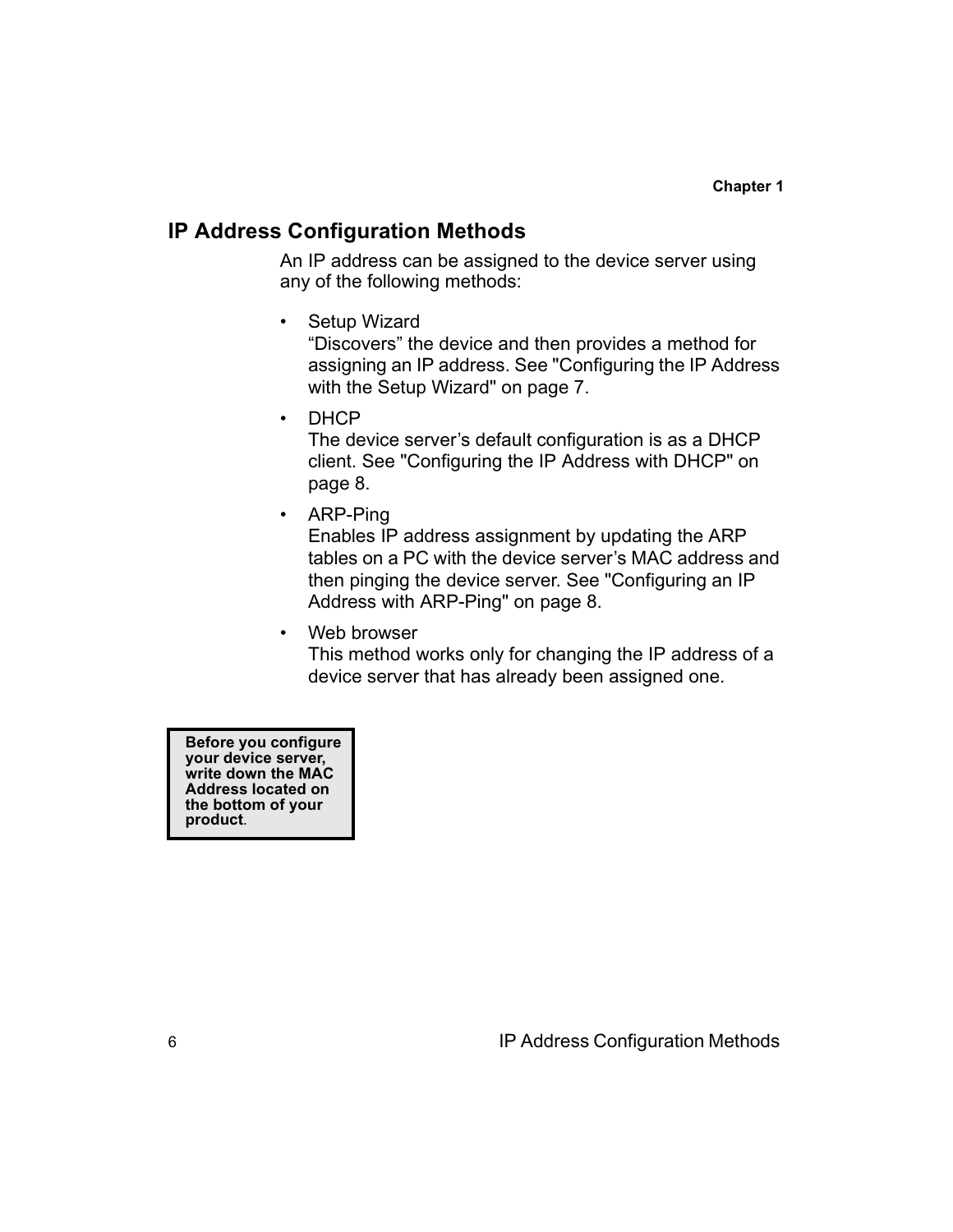## <span id="page-6-0"></span>**Configuring the IP Address with the Setup Wizard**

<span id="page-6-1"></span>This procedure describes how to configure an IP address using the CD that came in your device server package.

#### **Prerequisites**

This procedure assumes the following:

- The device server is connected to the network and powered up
- The CD will be used on a system running Microsoft Windows operating system
- The device server's MAC address is recorded for later use in assigning an IP address

#### **Procedure**

- 1. Insert the Digi CD in the CD drive.
- 2. If the CD does not start automatically, double-click My Computer > CD ROM Drive > setup.exe
- 3. The wizard will automatically pop up. Click Next. The Digi application finds and lists all of the Digi devices on your network.
- 4. Locate your device server by its MAC address.
- 5. Select the device server and then choose Next.
- 6. Follow the wizard to configure your device server.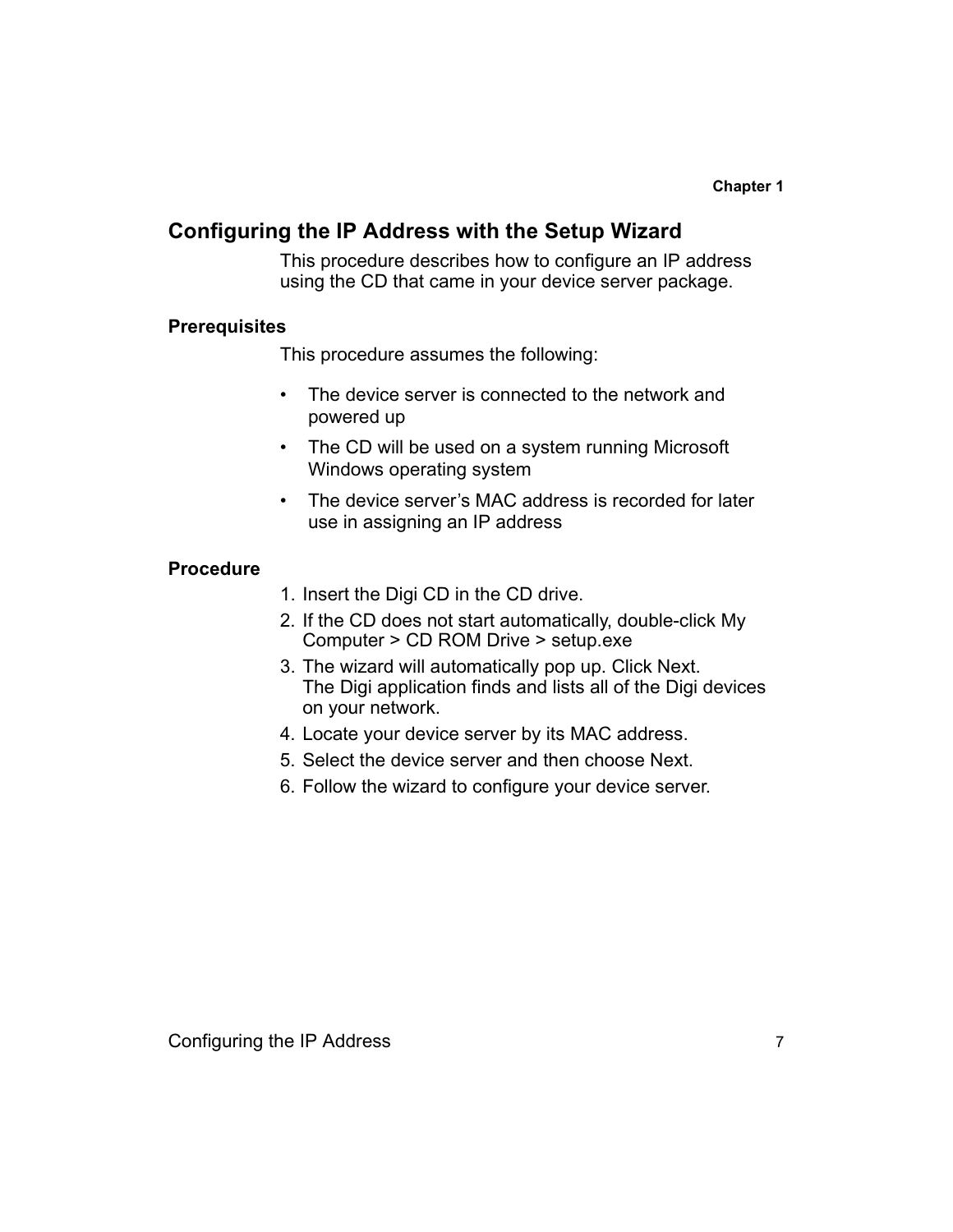## <span id="page-7-0"></span>**Configuring the IP Address with DHCP**

#### **Prerequisite**

<span id="page-7-3"></span>This procedure assumes the following:

- That the device server is configured as a DHCP client. Since this is the default configuration, this will be the case unless the configuration has been changed.
- That the device server is not powered on

#### **Procedure**

- 1. Set up a permanent entry for the device server on a DHCP server.
- <span id="page-7-2"></span>2. Connect the device server to the network and power it on. The IP address configured in step 1 is assigned automatically.

## <span id="page-7-1"></span>**Configuring an IP Address with ARP-Ping**

#### **Prerequisites**

This procedure assumes the following:

- That the device server is connected to the network and powered up
- That you have access to a PC on the same LAN as the device server
- No DHCP server is running
- No IP address has been configured

#### **Procedure**

1. Manually update the PC's ARP (Address Resolution Protocol) table using the device server's MAC address and the IP address you want assigned to the device server.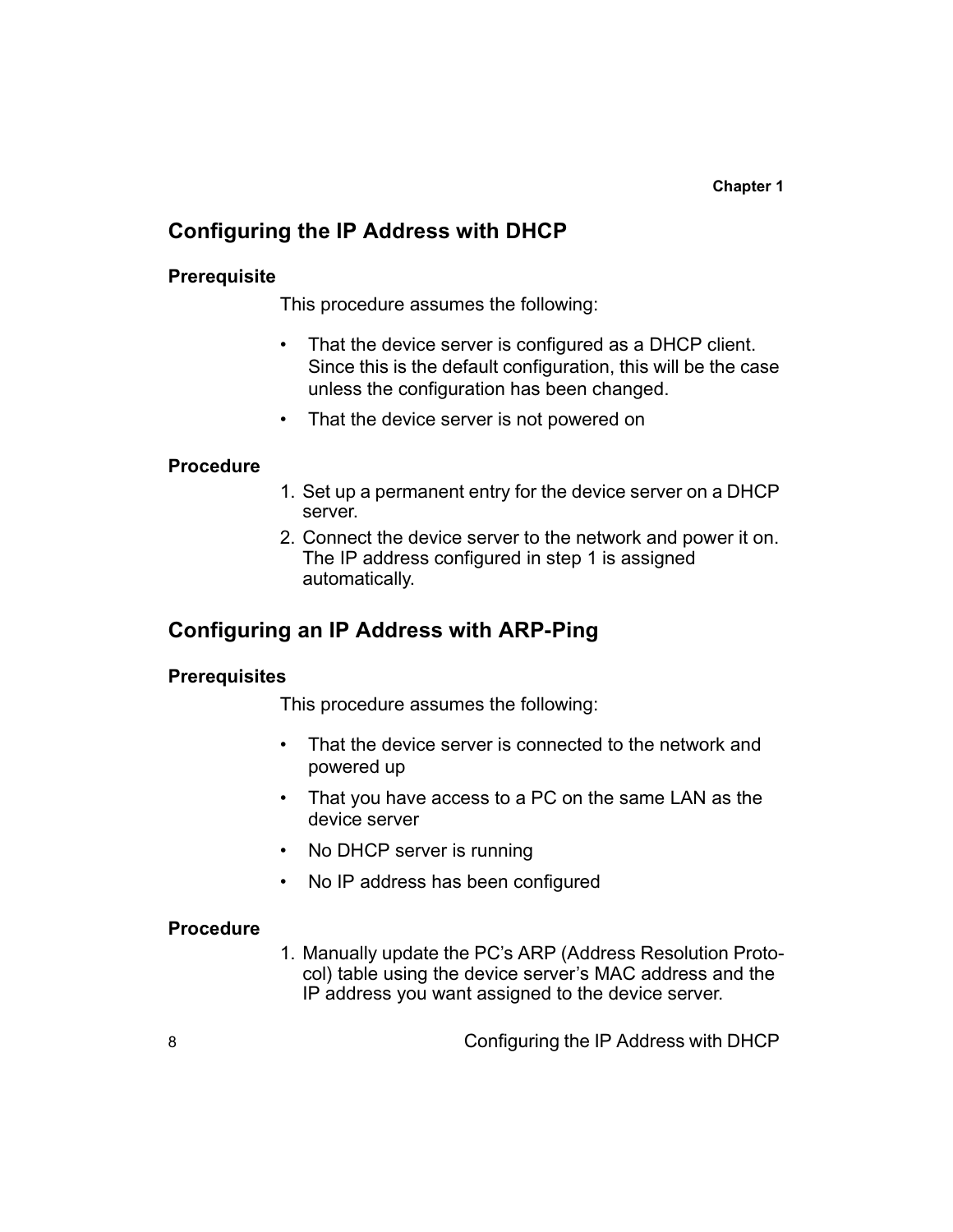Here is how this is done on a system running Microsoft Windows operating system:

- a. Access the command line.
- b. Issue the following command:

arp -s *ip-address mac-address*

#### **Example**

arp -s 192.168.2.2 00-40-9D-00-00-00

2. Ping the Digi device using the IP address just assigned.

ping 192.168.2.2

The ping will probably time out before there is a response from the device server. Wait a few seconds and then ping the device server again. The device server will respond indicating that the IP address has been configured.

## <span id="page-8-0"></span>**Testing the IP Address Configuration**

Use this procedure to test your IP address configuration.

#### **Prerequisite**

This procedure assumes that you have configured the device server with an IP address.

#### **Procedure**

- 1. Access the command line of a PC or other networked device.
- 2. Issue the following command:

ping *ip-address*

where *ip-address* is the address you assigned to the device server.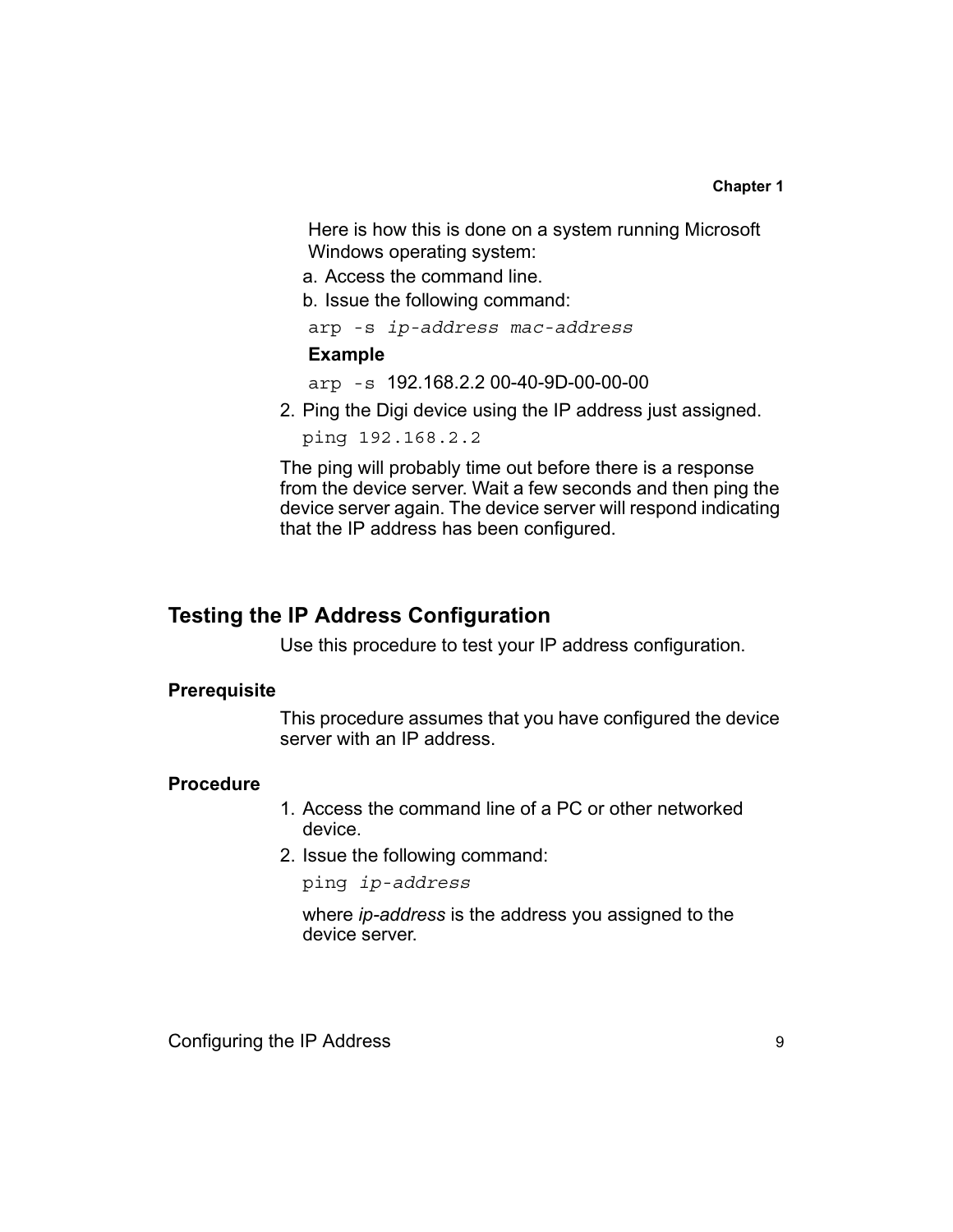### **Example**

ping 192.168.2.2

<span id="page-9-1"></span>A reply should be returned.

## <span id="page-9-0"></span>**Changing an IP Address from a Web Browser**

#### **Prerequisite**

This procedure assumes that the device server already has an IP address and you simply want to change it.

#### **Procedure**

- 1. Open a web browser and enter the device server's current IP address in the URL address bar.
- 2. When the device server prompts you to log on, specify the following:
	- The username is **root.**
	- The default password is **dbps**.
- 3. Click Network to access the Network Configuration page.
- 4. Enter an IP address (and other network-related parameters) and then click Apply to save the configuration.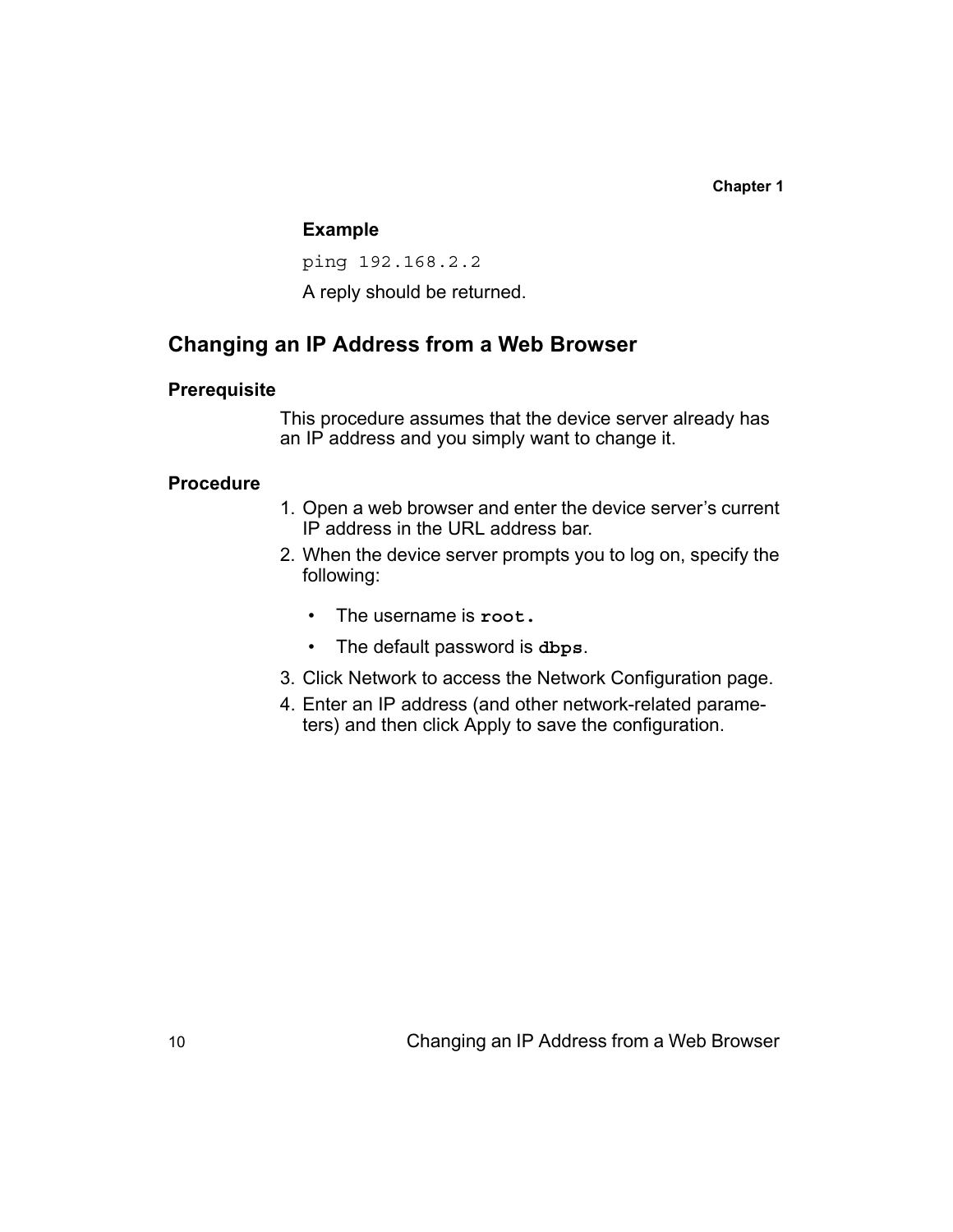## <span id="page-10-0"></span>**Chapter 2 Setting Up RealPort (COM Port Redirection)**

#### *In This Chapter*

<span id="page-10-1"></span>

| • Configuring the Device Server for RealPort 13     |  |
|-----------------------------------------------------|--|
| • Installing RealPort on a System Running Microsoft |  |
| Windows Operating System from the CD  14            |  |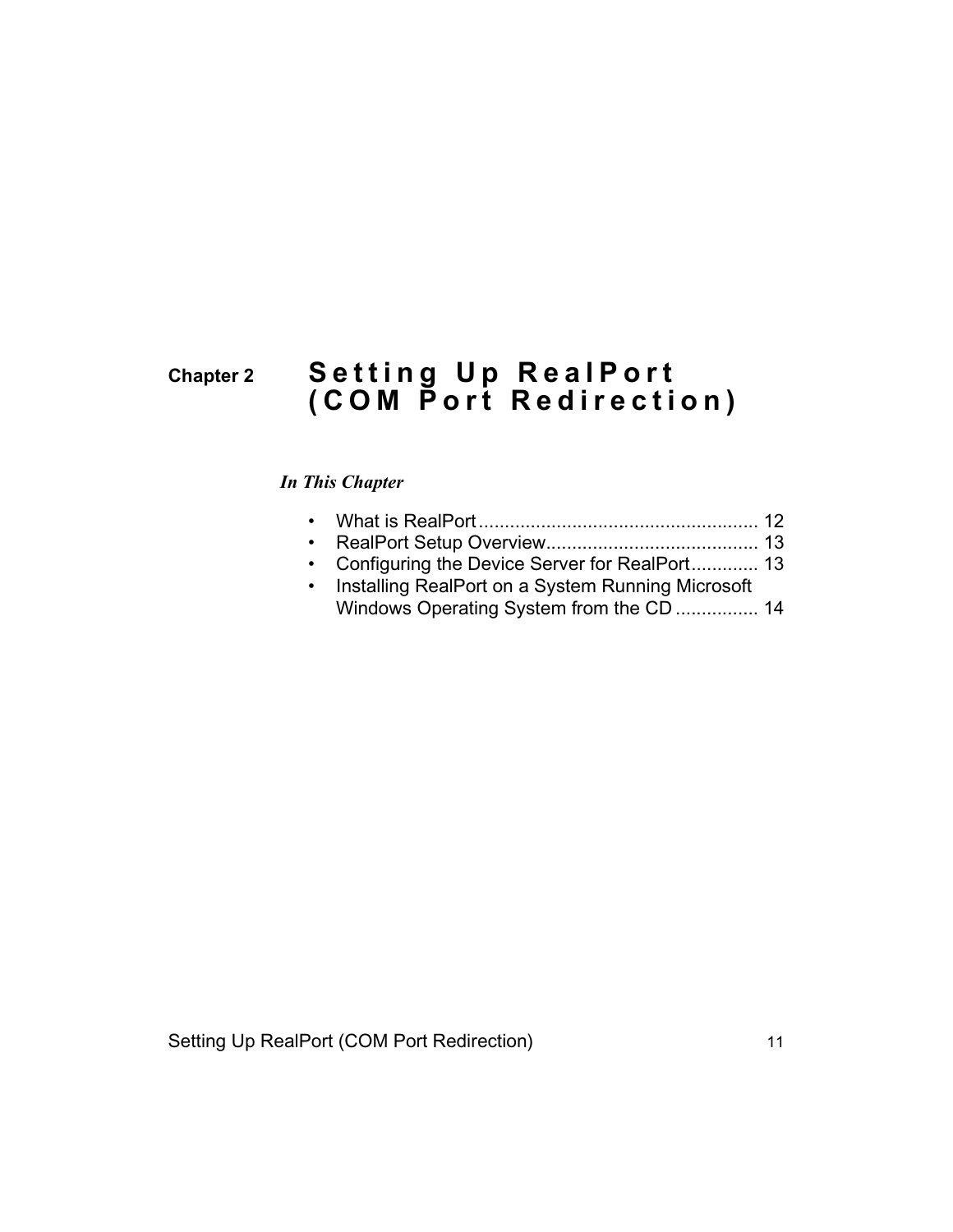### <span id="page-11-0"></span>**What is RealPort**

<span id="page-11-1"></span>Many serial devices, including barcode scanners and sensors, don't have an Ethernet port. And even if they did, the applications that run them work on COM1. They know nothing of networking or TCP/IP. Many of these applications were written before TCP/IP and Internet were common.

RealPort<sup>®</sup> allows you to really network enable your device with our device servers. With a Digi device server, you can connect your device to the network. The legacy application, however, may not support TCP/IP. That's where RealPort comes in.

Installed on a network-based PC, RealPort emulates a serial port. That is, the application "thinks" it is working with a real serial port, such as COM1. When the application sends data to this serial port, RealPort ships the data across the network to the Digi One EM. This is also referred to as COM Port Redirection. The network is transparent to both the application and the device.

In the example that follows, an application on the PC and your device with the embedded Digi One EM communicate as though they were connected with a serial cable.

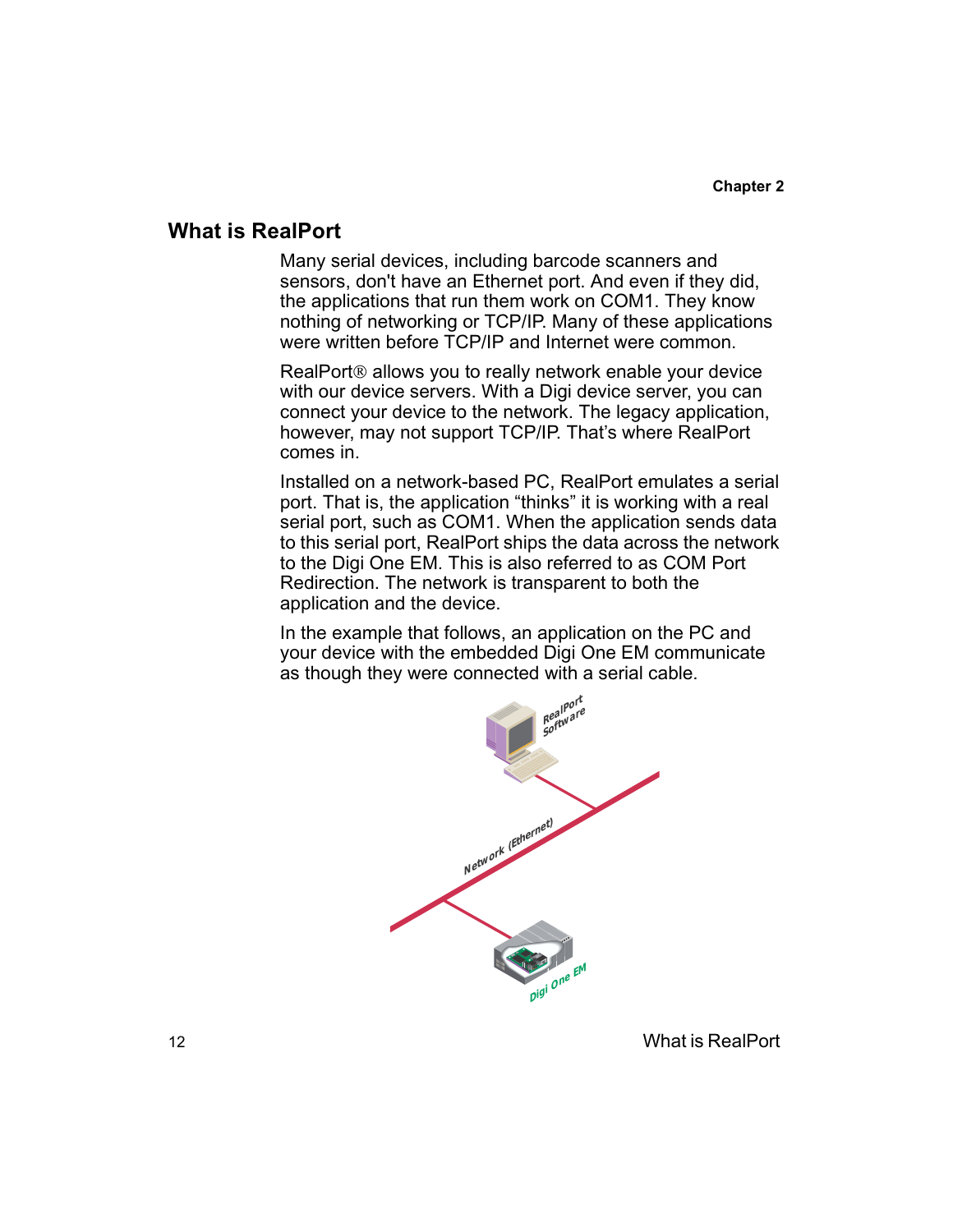## <span id="page-12-0"></span>**RealPort Setup Overview**

<span id="page-12-3"></span>To set up a RealPort configuration, complete the following tasks:

- 1. Configure the device server for RealPort. See ["Configuring](#page-12-1)  [the Device Server for RealPort" on page 13.](#page-12-1)
- 2. Install the RealPort software on your PC. See ["Installing](#page-13-0)  [RealPort on a System Running Microsoft Windows Oper](#page-13-0)[ating System from the CD" on page 14](#page-13-0).

<span id="page-12-2"></span>For UNIX RealPort software and documentation, see the Digi web site (www.digi.com).

## <span id="page-12-1"></span>**Configuring the Device Server for RealPort**

- 1. Access the configuration by opening a web browser and entering the IP address in the URL address bar.
- 2. Log on as the root user (User Name **root**). The default password is **dbps**.
- 3. If this is not a new device server, restore the default settings by clicking Administration.

 Note: Restoring the Digi One EM to its factory default settings will clear all current settings except the IP address settings and the administrator password.

- 4. Select Restore Factory Default Settings and click Restore.
- 5. Verify RealPort is usable, Click Serial Port > RealPort **Settings**

NOTE: No other serial communication settings are required.

6. Load RealPort driver. See ["Installing RealPort on a System](#page-13-0)  [Running Microsoft Windows Operating System from the](#page-13-0)  [CD" on page 14](#page-13-0)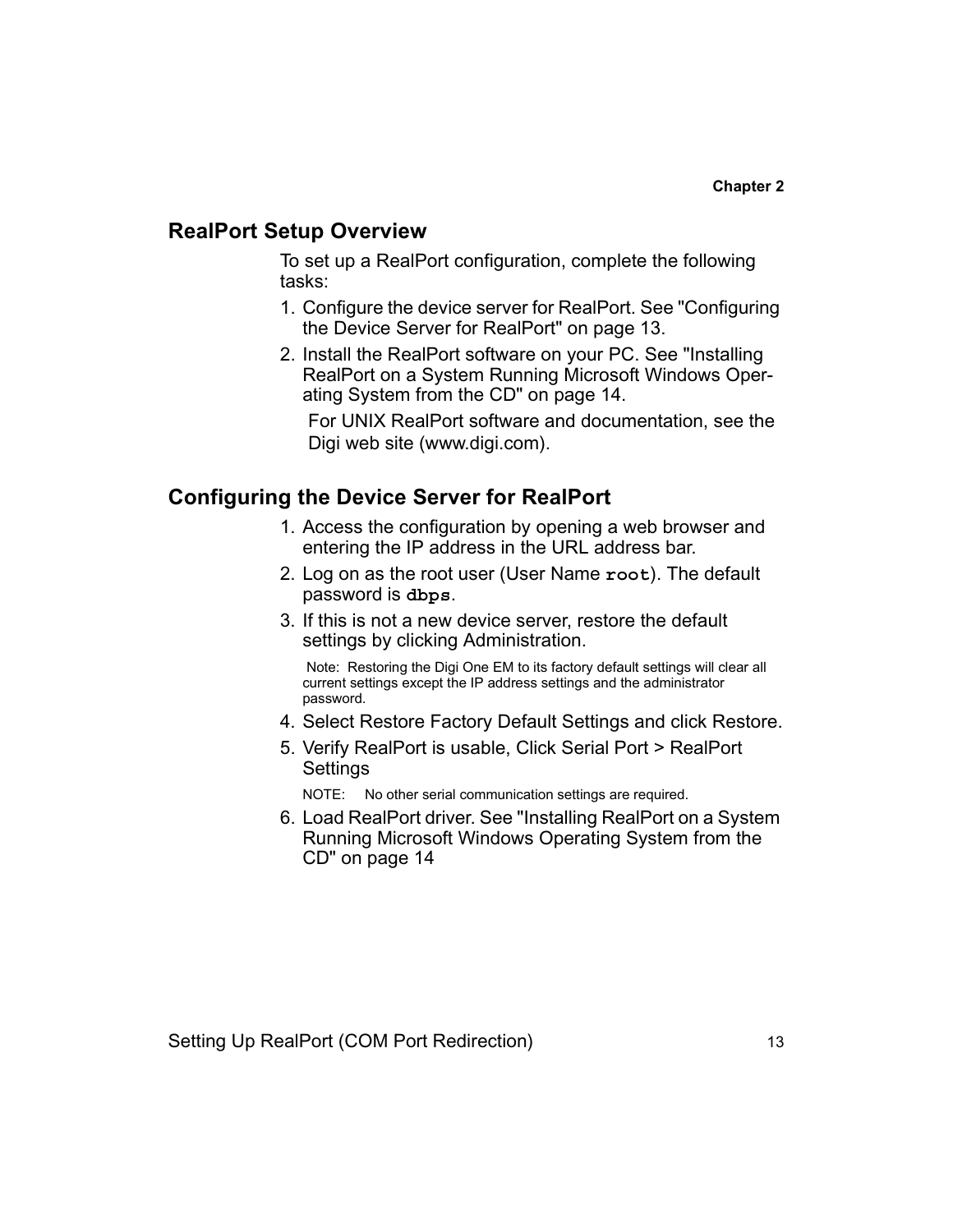### <span id="page-13-0"></span>**Installing RealPort on a System Running Microsoft Windows Operating System from the CD**

Use this procedure to install RealPort software.

<span id="page-13-2"></span>Note: It is recommended that you check the Digi website for the latest RealPort drivers.

- 1. Place the CD in the CD drive.
- 2. If the CD does not start automatically, do the following:
	- a. Choose Start > Run.
	- b. In the run dialog, browse to the root of the CD and then choose setup.exe.
- 3. Click Cancel on the wizard (this will close the Setup wizard).
- 4. Click Install Optional Software.
- 5. Click RealPort.
- 6. Follow the on-screen prompts and use the Microsoft Windows Help for assistance.

NOTE: See the Digi website for UNIX RealPort drivers and documentation.

## <span id="page-13-1"></span>**Installing RealPort on a Windows System from the Web**

- 1. Go to www.digi.com
- 2. Click Support.
- 3. Click Drivers.
- 4. Select your product.
- 5. Select your operating system.
- 6. Click Latest Driver.
- 7. Download the driver and follow the 'readme' for download instructions.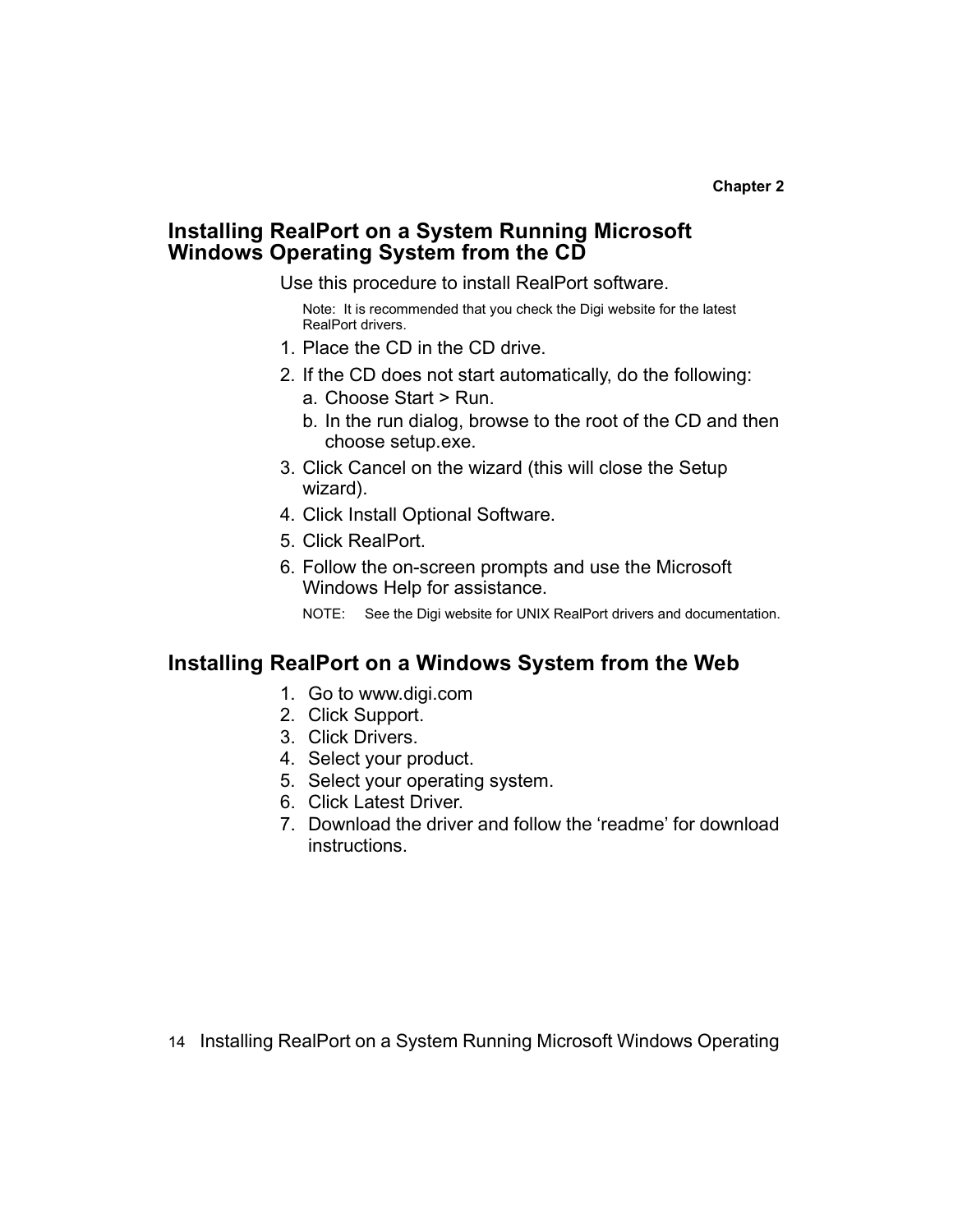## <span id="page-14-0"></span>**Chapter 3 Configuring Advanced Functions**

*In This Chapter*

| • Configuring the Device Server for Incoming Connec- |
|------------------------------------------------------|
|                                                      |
| • Autoconnecting to a Network Host (TCP Clients)  19 |
| • Autoconnecting to a Network Host (UDP) 21          |
| • Configuring a Network Serial Bridge 22             |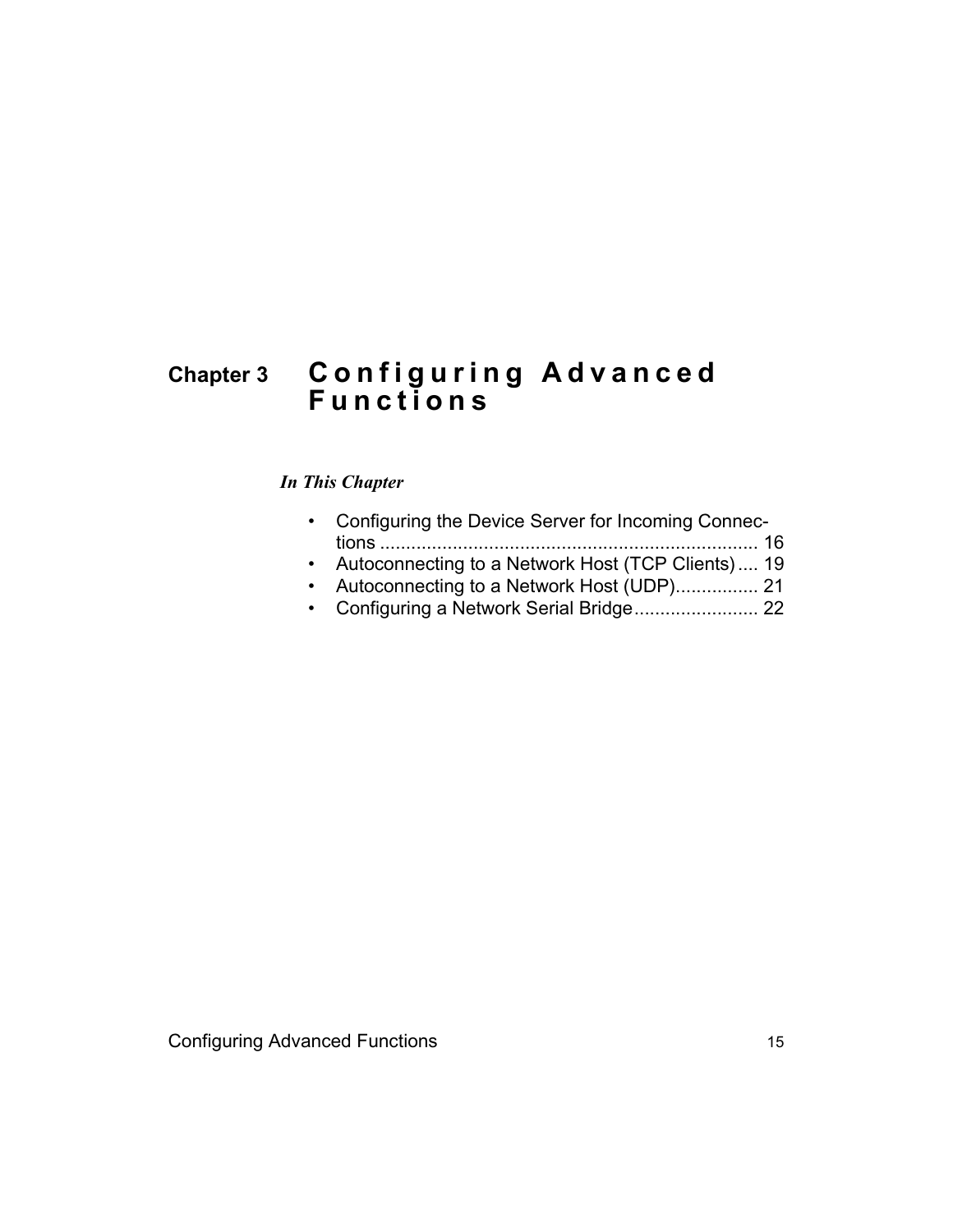## <span id="page-15-0"></span>**Configuring the Device Server for Incoming Connections**

#### **Introduction**

<span id="page-15-1"></span>This section describes how to configure the device server for incoming connections providing TCP or UDP socket service. In this type of configuration, another network device initiates the communications. The device server simply waits for incoming traffic and then passes data to the serial device. The following figure illustrates this configuration.

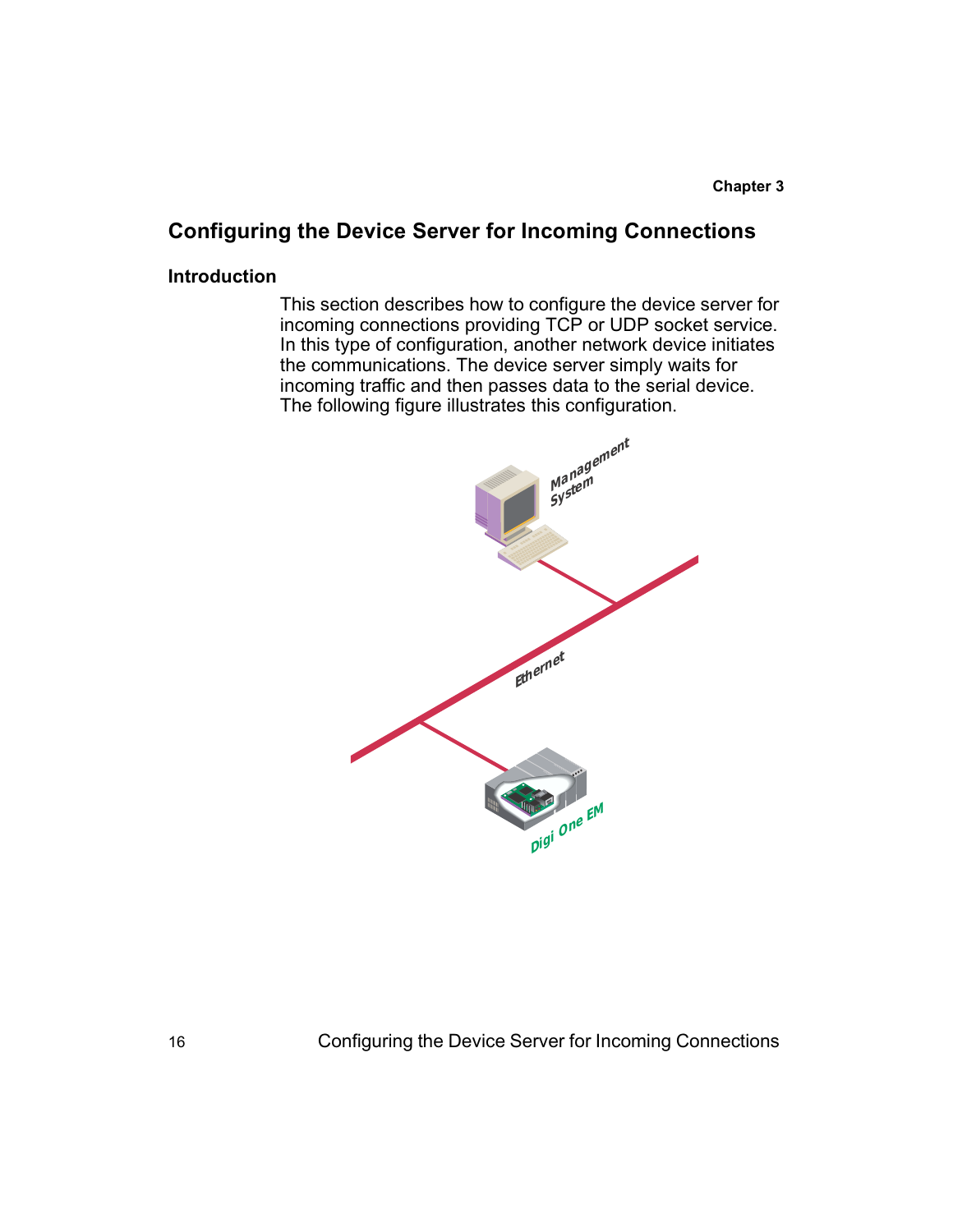#### **RFC 2217 Support**

<span id="page-16-1"></span>Digi device servers support RFC 2217, an extension of the Telnet protocol used to access serial devices over the network. RFC 2217 implementations enable applications to set the parameters of remote serial ports (baud rate, flow control, etc.), detect line signal changes, as well as receive and transmit data. The configuration information provided in this section applies to device servers functioning as RFC 2217 servers. If you have altered the device server, restore the factory default settings following the procedure in Chapter 3. No additional configuration is required.

#### **About TCP and UDP Port Numbers**

Digi device servers use the TCP and UDP port numbering conventions described in the following table:

| For this connection type          | Use this Port     |  |
|-----------------------------------|-------------------|--|
| Telnet to the serial port         | 2001 (TCP only)   |  |
| Raw connection to the serial port | 2101(TCP and UDP) |  |

You must ensure that the application or device that initiates communication with the device server uses these ports. If they cannot be configured to use these ports, you can change what is known as the "base socket" on the device server, which allows you to use different port numbers to designate a Telnet or raw connection to the serial port. See ["Changing the Base Socket: Procedure" on page 17](#page-16-0) for more information.

#### <span id="page-16-0"></span>**Changing the Base Socket: Procedure**

- 1. Access the configuration by opening a web browser and entering the device server's IP address in the URL window.
- 2. Log on to the device server as the root user (User Name **root**). The default root password is **dbps**.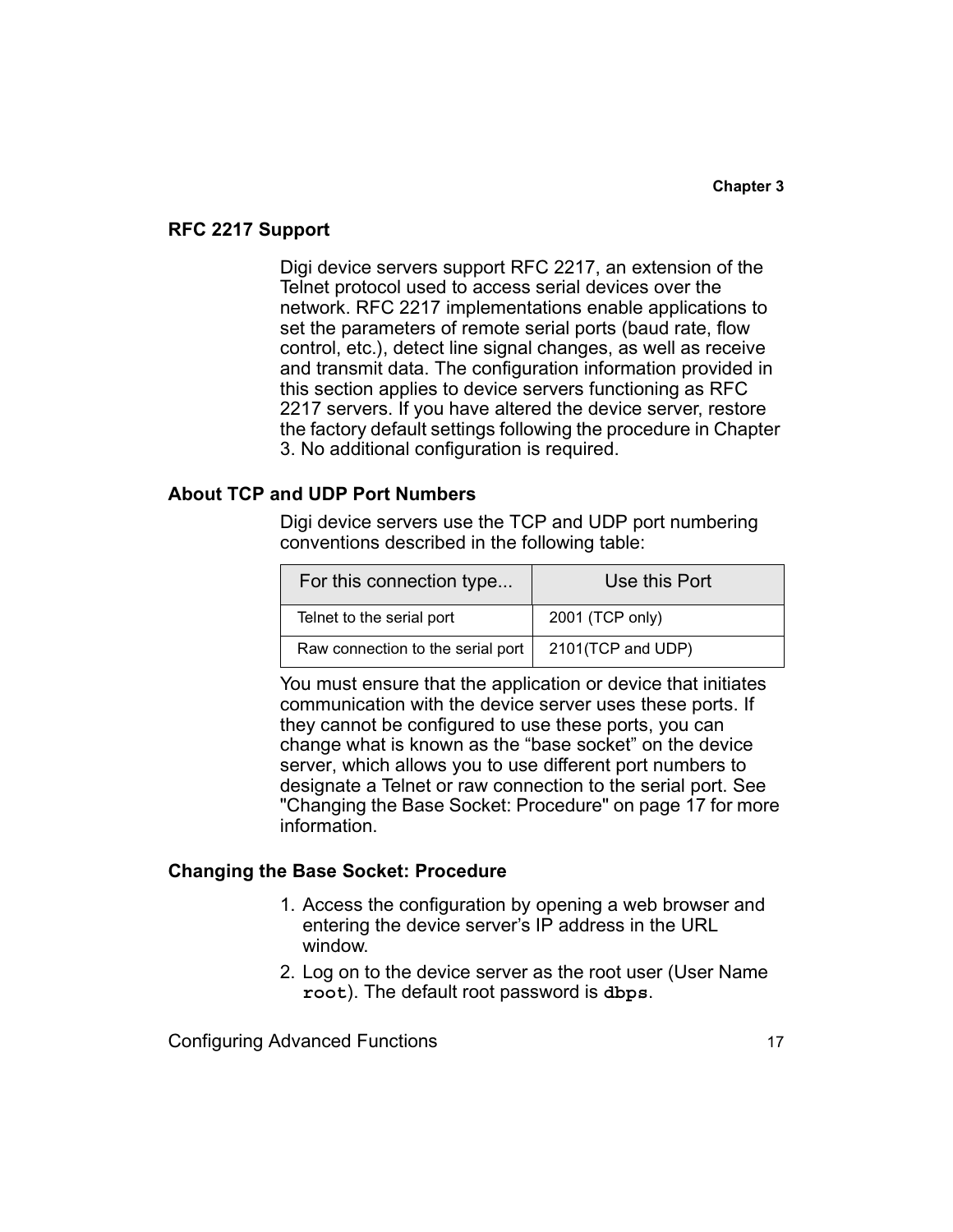- 3. From the main menu, choose Network.
- 4. Use the base socket field to change the base socket. Specify a multiple of 100 between 1000 and 50000. Telnet connections will use the base socket value plus one. Raw connections will use the base socket value plus 101 (one-hundred one). The following table illustrates how this works:

| If the base<br>socket is | <b>Then Telnet</b><br>uses | <b>Then Raw</b><br>uses |
|--------------------------|----------------------------|-------------------------|
| 3000                     | 3001                       | 3101                    |
| 4100                     | 4101                       | 4201                    |
| 8000                     | 8001                       | 8101                    |

5. Click Apply.

#### **Configuring the Device Server as a Server: Procedure**

- 1. Access the configuration by opening a web browser and entering the device server's IP address in the URL window.
- 2. Log on to the device server as the root user (User Name **root**). The default root password is **dbps**.
- 3. From the main menu, choose Serial Port.
- . 4. Select Restore Factory Serial Port Settings and Click Restore.
- 5. Select Basic Serial Port Settings and configure the Digi device server to match the settings of the attached serial device. (If using RFC 2217 protocol, do not modify the port settings from the defaults.)
	- 6. Click Apply.
	- 7. Select TCP Client / TCP Server Settings and record the TCP port numbers listed under the TCP Server header. The TCP port number is needed to configure the application or device that accesses the device server's serial port from the network.

**If the Digi device server has been altered from the factory settings, restore the factory default settings**.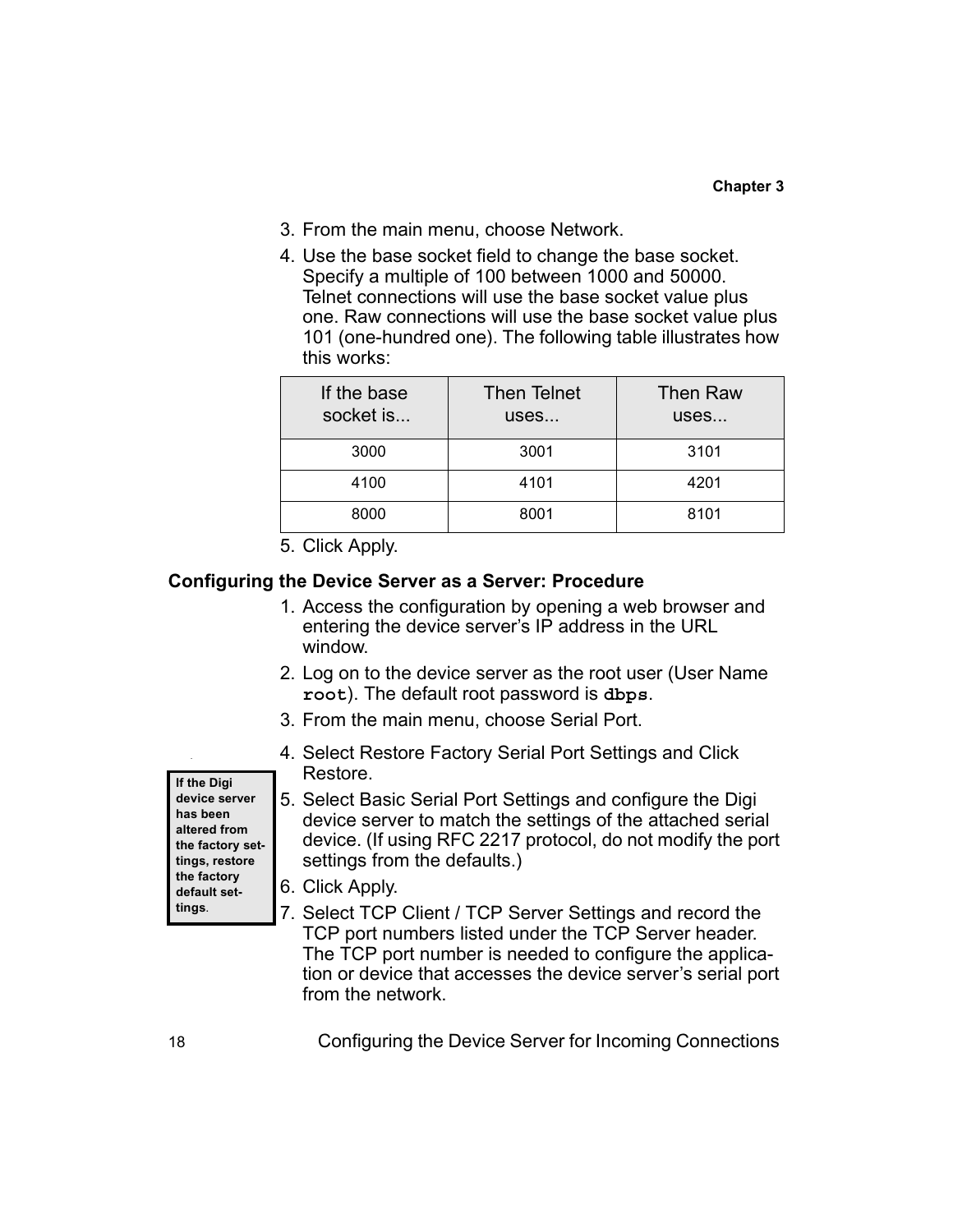## <span id="page-18-0"></span>**Autoconnecting to a Network Host (TCP Clients)**

#### **Introduction**

<span id="page-18-1"></span>This section describes how to configure the device server to initiate an automatic connection (autoconnect) to a host on the network. The device server initiates TCP connections to applications running on servers or serial devices connected to server serial ports (sometimes called TCP socket service). There are three conditions that use this configuration:

- DCD signal goes high
- Data arrives
- Always

The following figure provides an example of a device server configured for autoconnection. This connection can be configured to be always up or to be triggered whenever the data is received on the device server port.

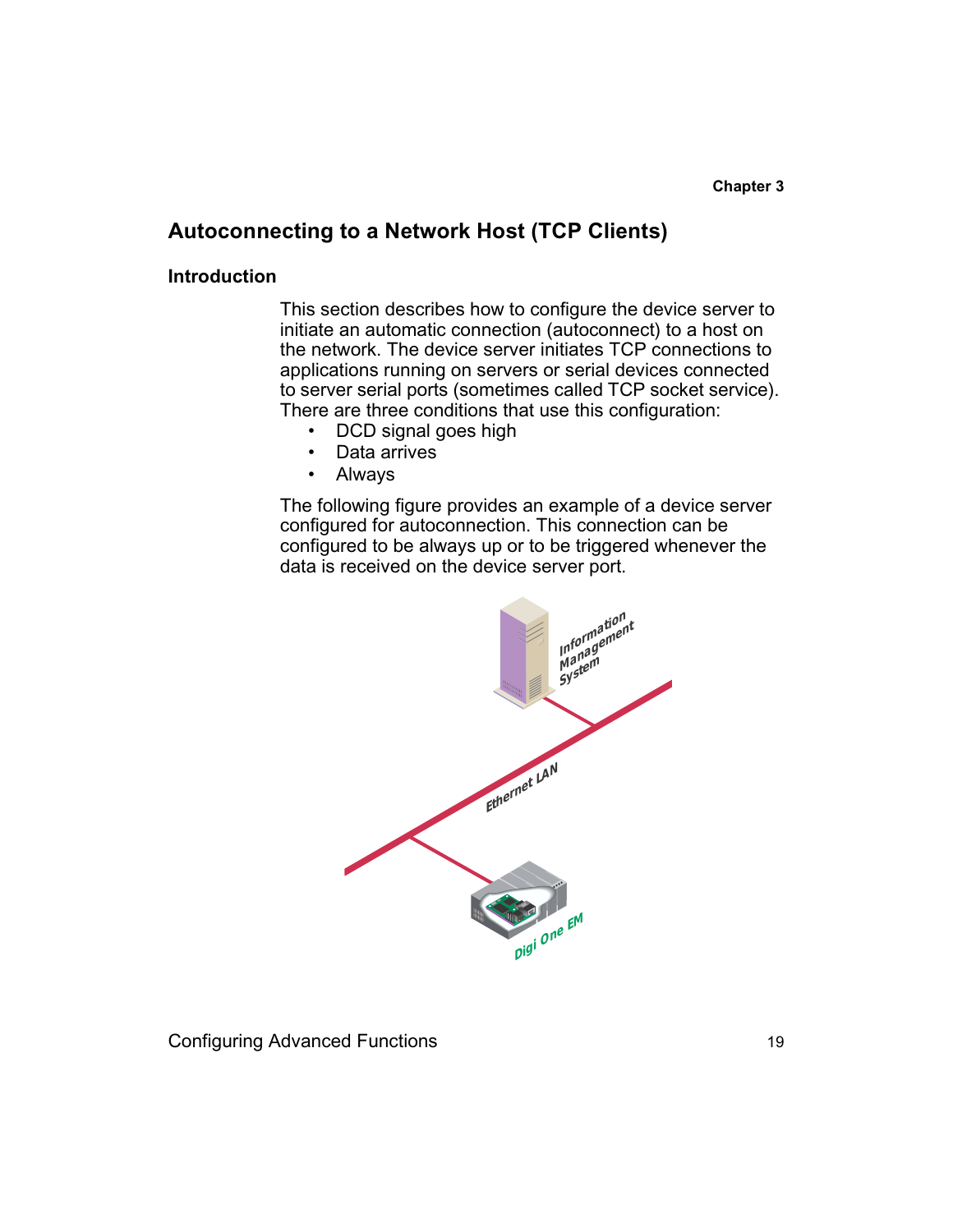#### **Autoconnecting to a Network Host: Procedure**

- 1. Access the configuration by opening a web browser and entering the device server's IP address in the URL window.
- 2. Log on to the device server as the root user (User Name **root**). The default root password is **dbps**.
- 3. Click Serial Port Settings

**If the Digi device server has been altered from the factory settings, restore the factory default settings.**

- 4. Select Restore Factory Serial Port Settings and Click Restore.
- 5. Configure the Basic Serial Port Settings to match the settings of the attached serial device.
- 6. Click Apply to save the configuration.
- 7. Select TCP Client / TCP Server Settings and check the Automatically establish TCP connections box.
- 8. Select the Connect option that describes when the TCP connection will be initiated.
- 9. Enter the IP address or DNS name of the destination server in the Connect To box.
- 10.Select a Service to use for the connection: Raw, Rlogin, or Telnet.
- 11.Specify the destination TCP Port Number.

The Port number depends on the conventions used on the remote server or device. The following table provides common TCP port number conventions:

| <b>Connection Type</b>                                | <b>Common TCP Port</b> |
|-------------------------------------------------------|------------------------|
| Telnet                                                | 23                     |
| Rlogin                                                | 513                    |
| Reverse Telnet to the port of a Digi<br>device server | 2001                   |
| Raw connection to the port of a Digi<br>device server | 2101                   |

In a raw connection to a non-Digi device, you must set the port number to the value determined by the non-Digi device.

12.Click Apply to save the configuration.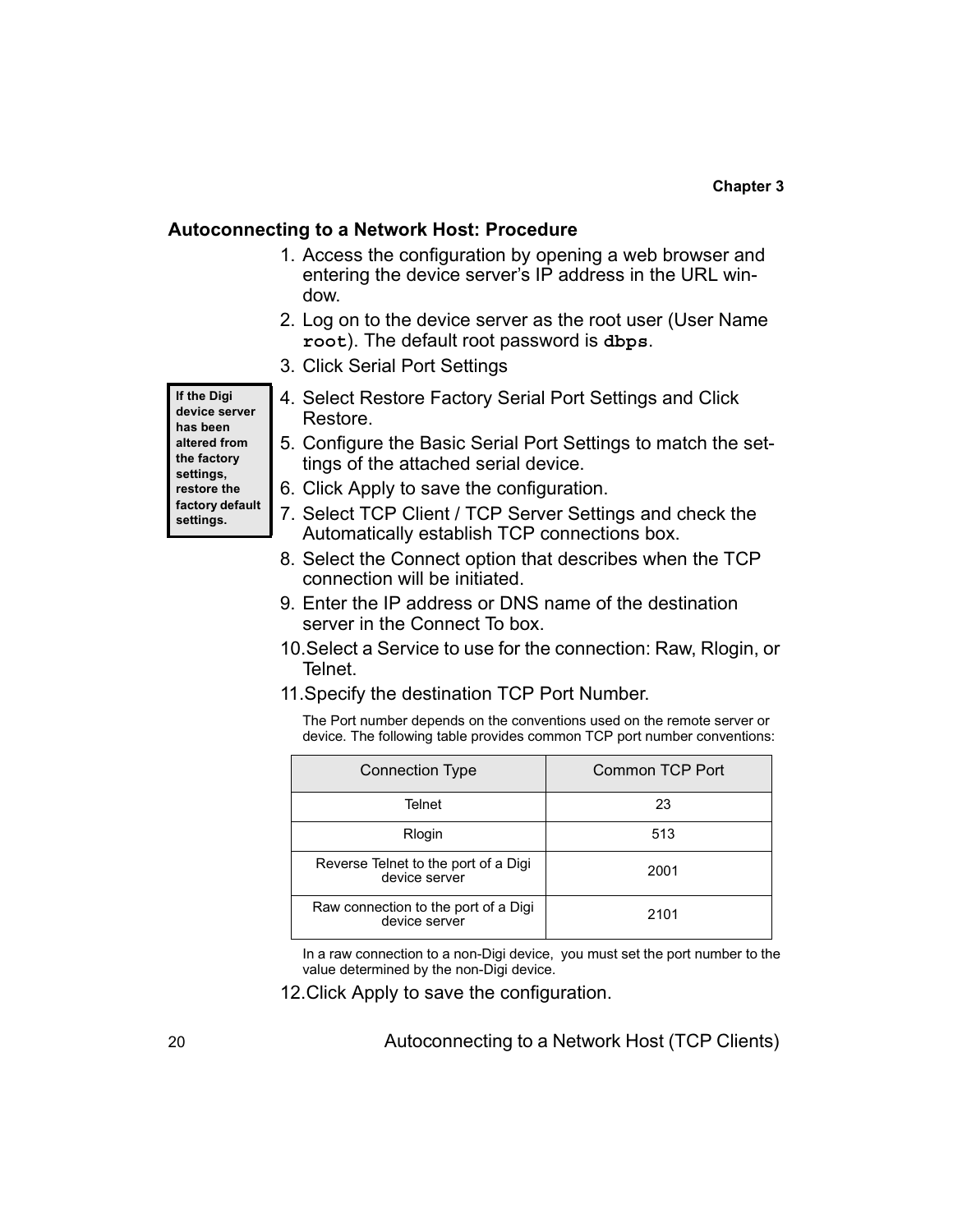## <span id="page-20-0"></span>**Autoconnecting to a Network Host (UDP)**

#### **Introduction**

<span id="page-20-2"></span><span id="page-20-1"></span>This section describes how to configure the device server to initiate an automatic connection (autoconnect) to one or more hosts on the network. The device server initiates UDP communications to applications running on servers or serial devices connected to server serial ports (sometimes called UDP socket service).

This configuration provides multicasting capability. That is, multiple devices can be identified as destinations for a single communication.

#### **Autoconnecting to Network Hosts: Procedure**

- 1. Access the configuration by opening a web browser and entering the device server's IP address in the URL window.
- 2. Log on to the device server as the root user (User Name **root**). The default root password is **dbps**.
- . 3. From the main menu, choose Serial Port.

**If the Digi device server has been altered from the factory settings, restore the factory default settings**.

- 4. Select Restore Factory Serial Port Settings and Click Restore.
- 5. Select Basic Serial Port Settings and configure the Digi device server to match the settings of the attached serial device.
- 6. Click Apply to save the configuration.
- 7. Click UDP Client / UDP Server Settings and enter the following for each of the UDP destinations:
	- a description of the destination
	- the destination IP address
	- the destination UDP port Click Add
- 8. Select the options that define when data is sent.
- 9. Click Apply to save the configuration.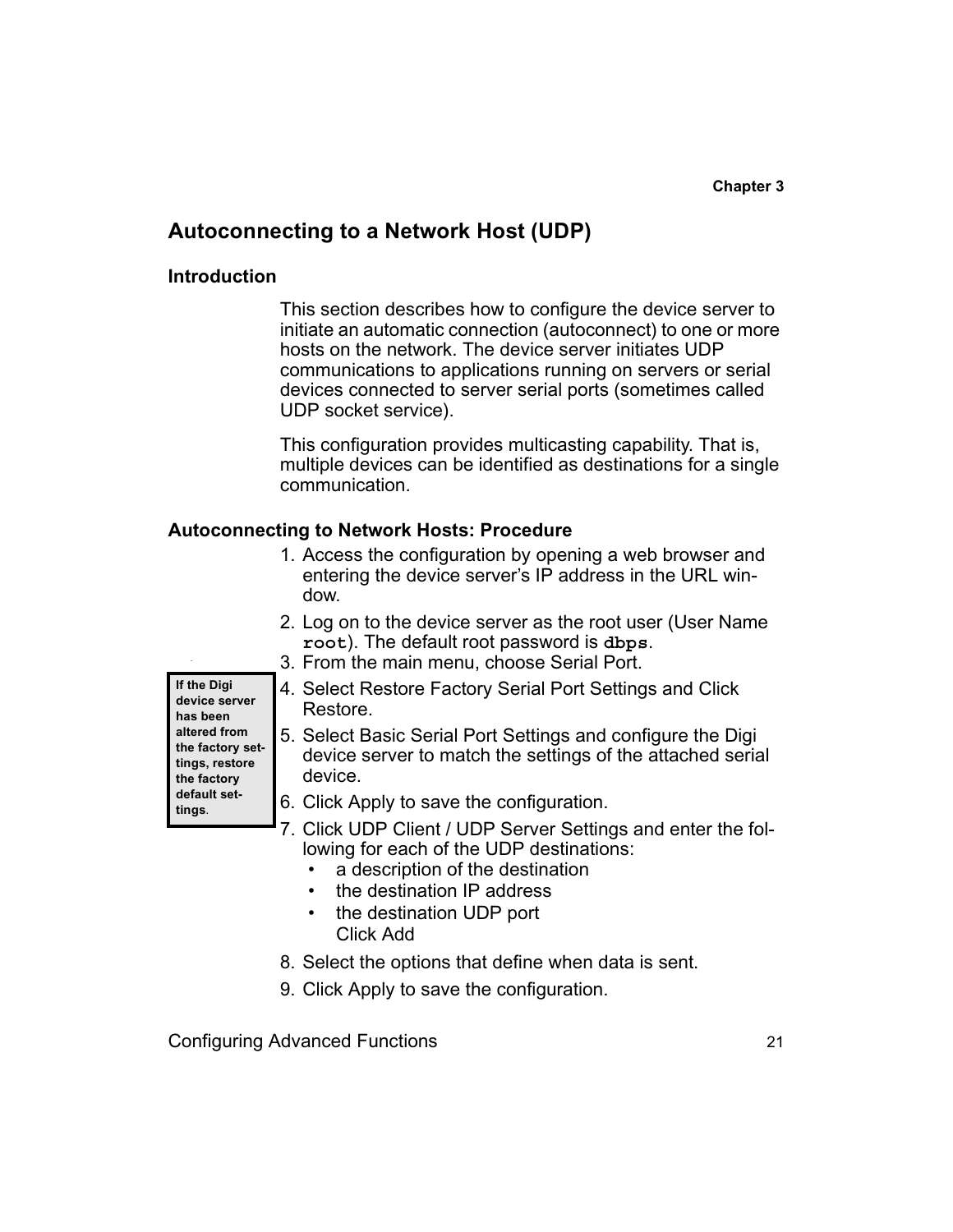## <span id="page-21-0"></span>**Configuring a Network Serial Bridge**

#### **Introduction**

A serial bridge is a network connection between two serial devices, each of which uses a device server. The serial devices "think" they are communicating with each other across a serial cable using serial communication techniques. There is no need to reconfigure the server or the serial device. Neither is aware of the intervening network.

The following figure illustrates this configuration.

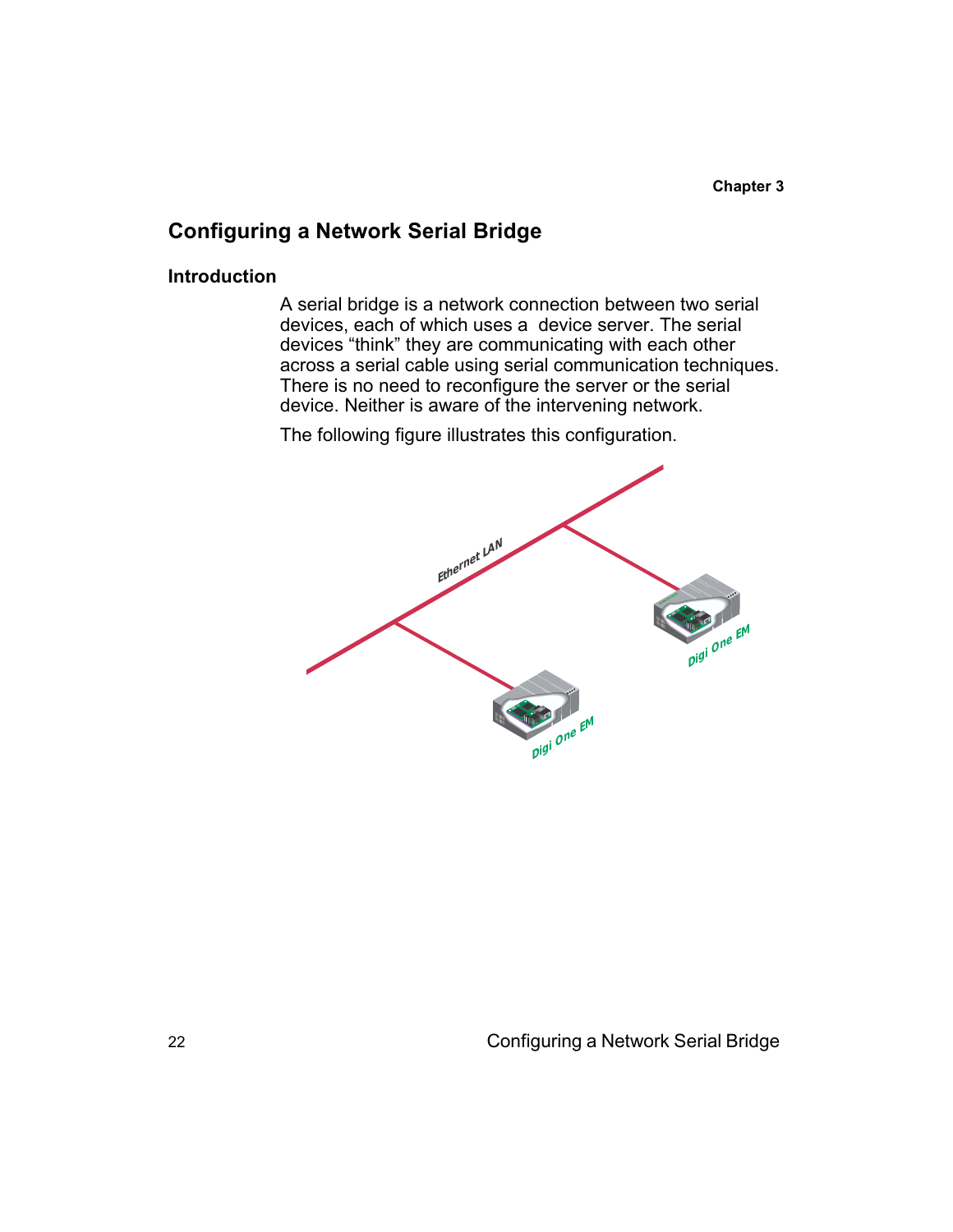#### **Configuring a Serial Bridge: Procedure**

- 1. Access the configuration by opening a web browser and entering the device server's IP address in the URL window.
- 2. Log on to the device server as the root user (User Name **root**). The default root password is **dbps**.
- . 3. From the main menu, choose Serial Port.

**If the Digi device server has been altered from the factory settings, restore the factory default settings**.

- 4. Select Restore Factory Serial Port Settings and Click Restore.
- 5. Configure the Basic Serial Port Settings to match the settings of the attached serial device.
- 6. Click Apply to save the configuration.
- 7. Select TCP Client / TCP Server Settings and check the Automatically establish TCP connections box.
- 8. Select Connect > Bridge/Tunnel (bi-directional).
- 9. In the Connect To box, type the IP address or DNS name of the other Digi device.
- 10.In the TCP Port Number box, type the appropriate TCP port number for the destination serial port. NOTE: The default value is 2101 for RAW and 2001 for ASCII.
- 11.Click Apply to save the configuration.
- 12.Follow the same steps to configure the other Digi device server of the bridge, specifying the IP address of the first Digi device in the 'Connect to' box.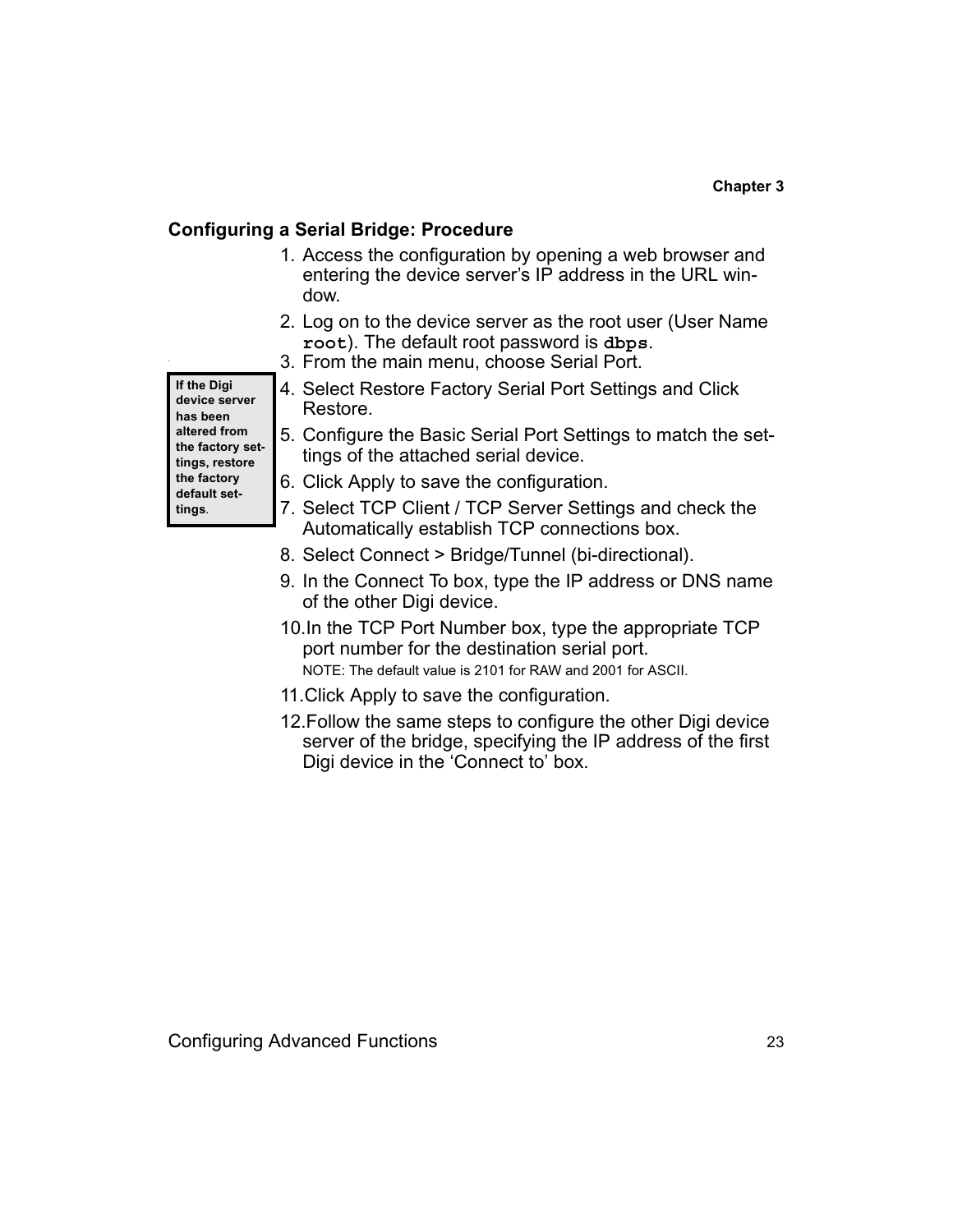#### **Chapter 3**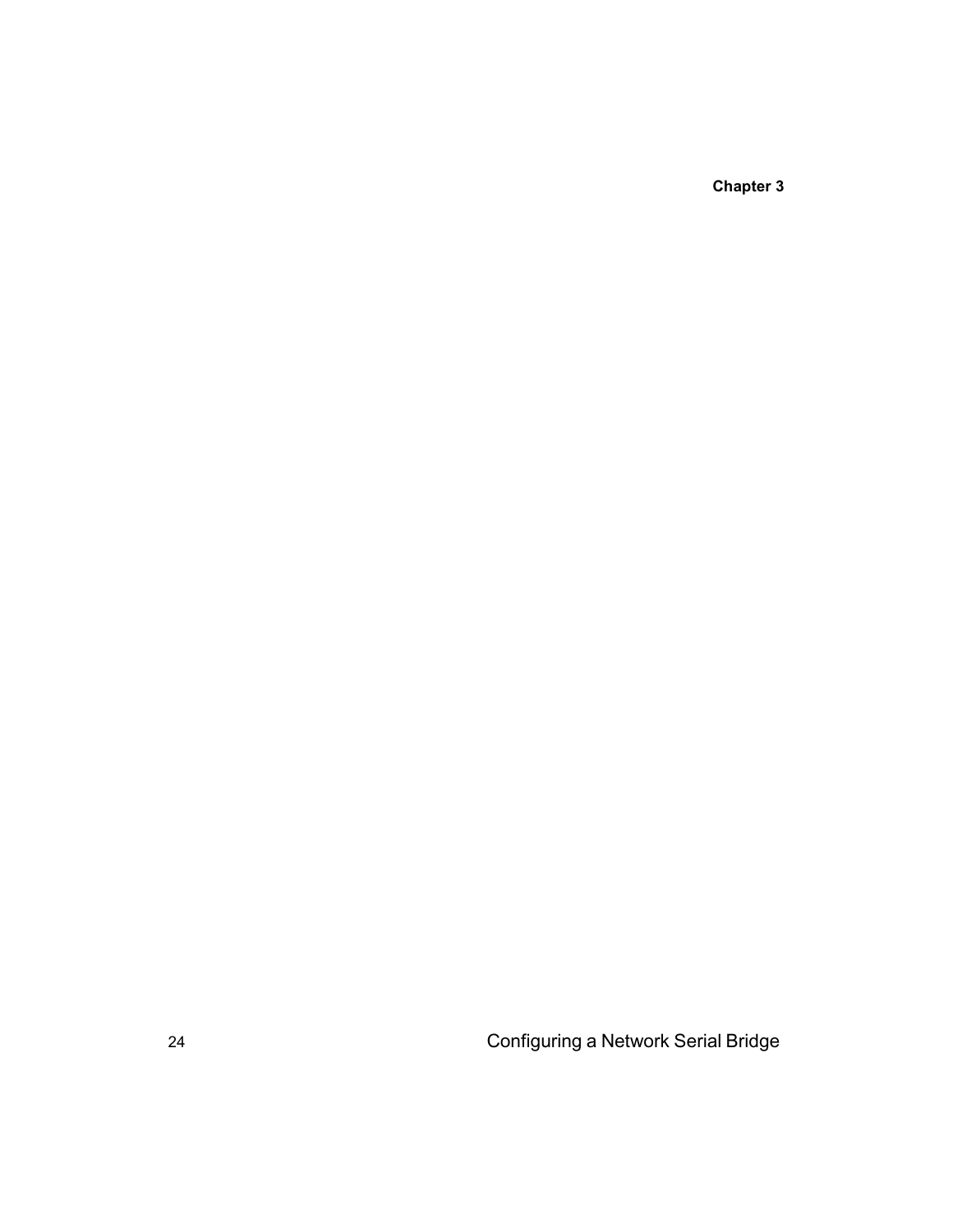# <span id="page-24-0"></span>**Chapter 4** *Administration*

### *In This Chapter*

| • Restoring the Configuration to Factory Defaults  30 |  |
|-------------------------------------------------------|--|
|                                                       |  |
| • Viewing Port or Network Statistics and Settings  32 |  |
|                                                       |  |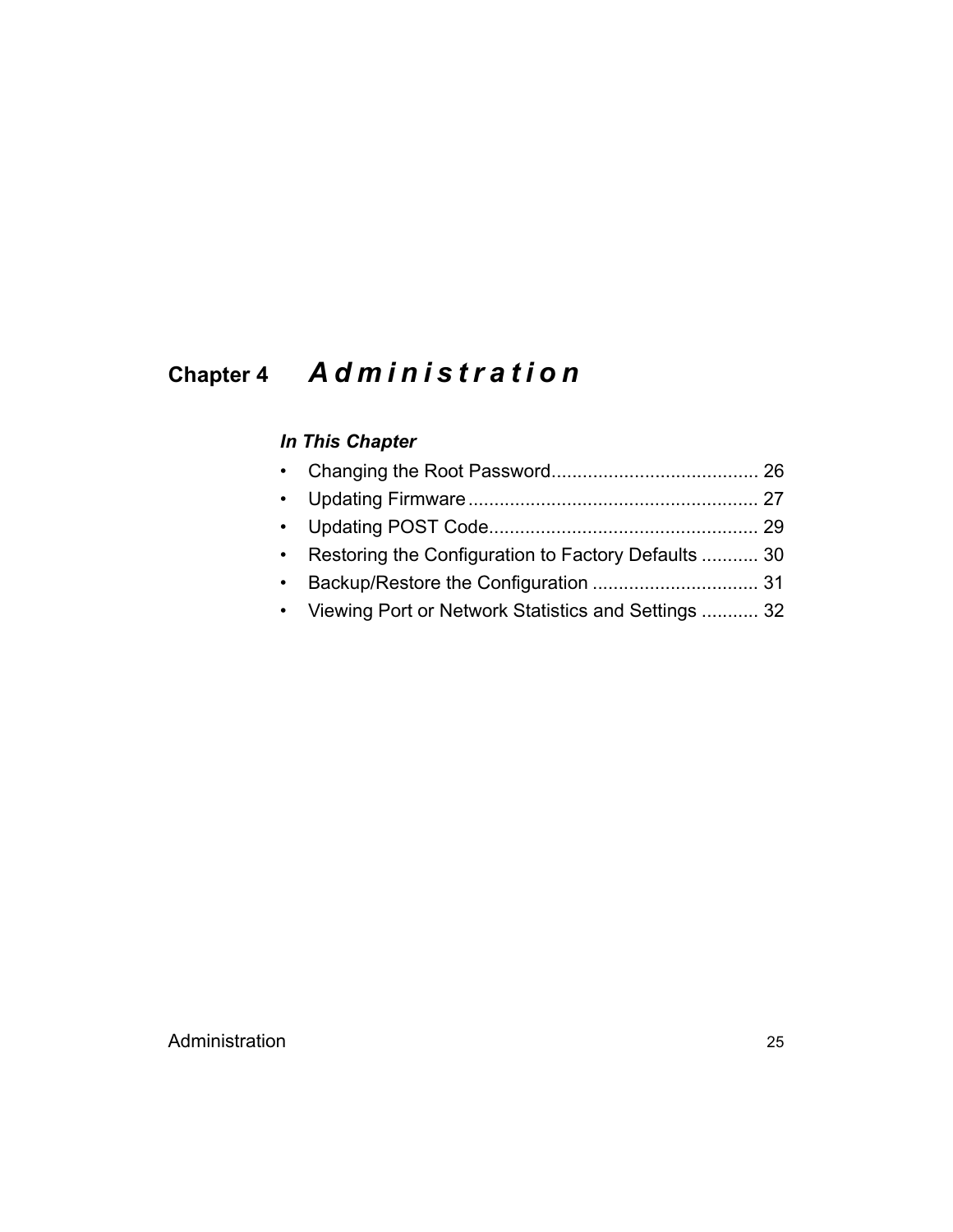## <span id="page-25-0"></span>**Changing the Root Password**

<span id="page-25-1"></span>For security reasons, we recommend you change the root password immediately. This procedure shows you how.

## **Prerequisite**

This procedure assumes that you are the root user and that you know the current root password.

## **Procedure**

- 1. Open a web browser and enter the device server's IP address in the URL window.
- 2. When the device server prompts you to log in, enter the following:
	- User Name is **root**
	- The root default password is **dbps**
- 3. Choose Administrator Password.
- 4. Fill in the New Password and Confirm Password fields.
- 5. Click Apply to save the password.
- 6. Log on using new password (you will receive notification password is changed).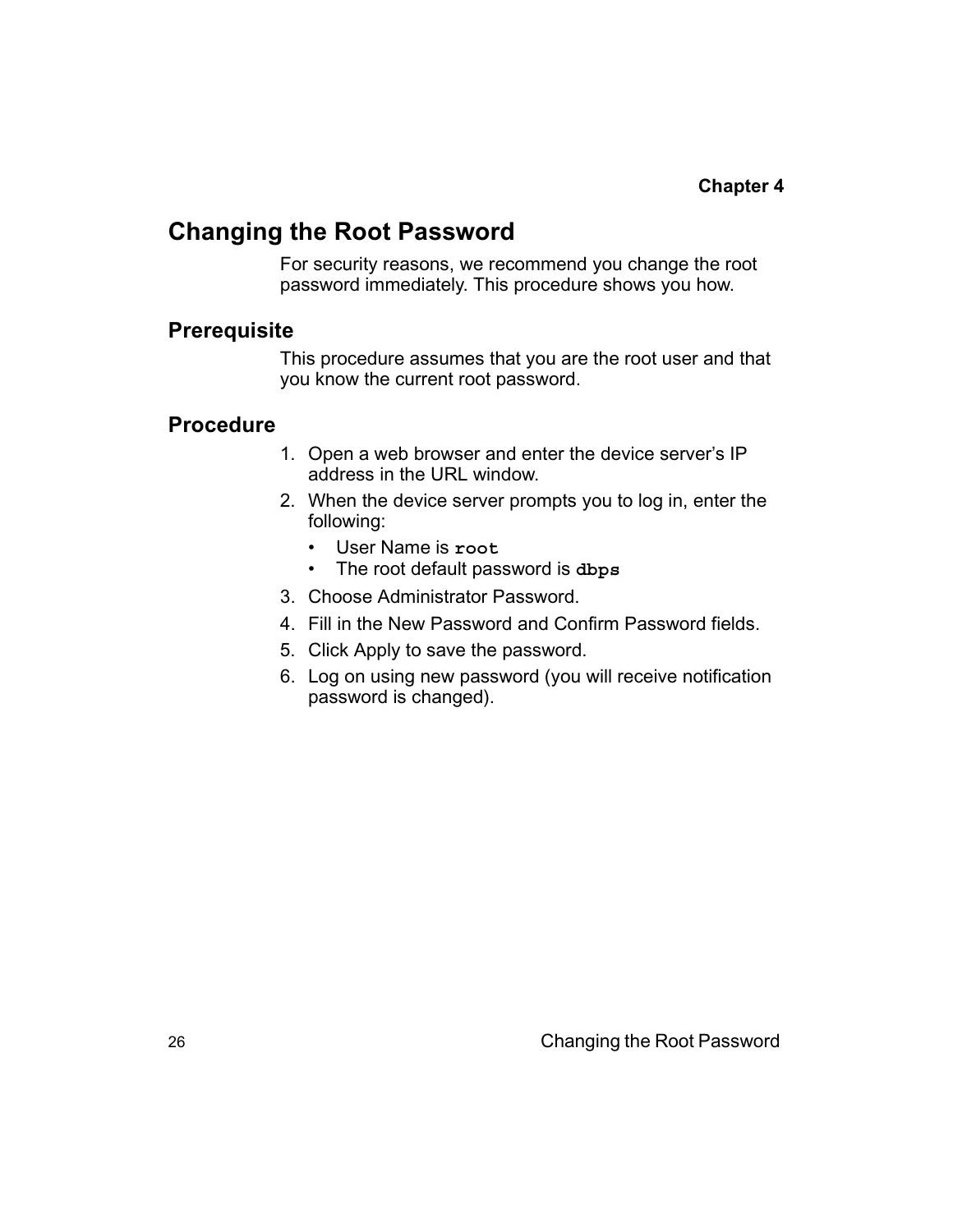## <span id="page-26-0"></span>**Updating Firmware**

This procedure shows you how to update the device servers firmware from a file on your PC or through TFTP.

Note: The recommended method is to download the firmware to your local hard drive. TFTP is supported for those using UNIX systems.

## **Prerequisite**

This procedure assumes that:

- You have already downloaded the firmware file from the Digi web site
- TFTP is running (if you are using the TFTP option)

## **Procedure for Updating from a File on Your PC**

1. Open a web browser and enter the device server's IP address in the URL window.

- 2. When the device server prompts you to log in, enter the following:
	- User Name is **root**
	- The root default password is **dbps**
- 3. Choose Upgrade Firmware from the main menu.
- 4. Click Browse to select the file.
- 5. Click Update.

## **Procedure for TFTP**

- 1. Open a web browser and enter the device server's IP address in the URL window.
- 2. When the device server prompts you to log in, enter the following:
	- User Name is **root**
	- The root default password is **dbps**
- 3. Choose Upgrade Firmware from the main menu.

**DO NOT close your browser until the update is complete and you have been prompted to reboot**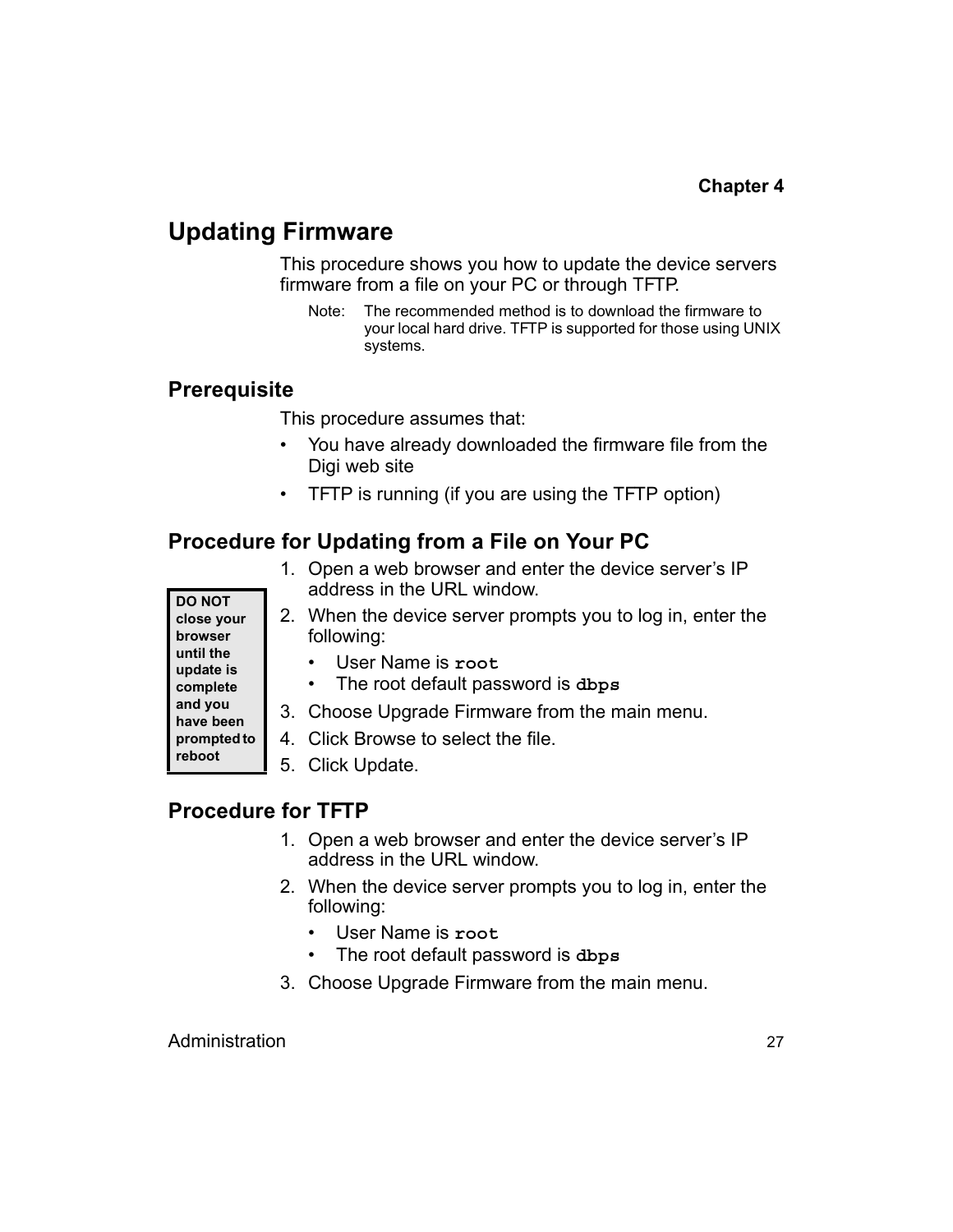- 4. Click From a TFTP Server
- 5. Enter the name of the firmware file.
- 6. Enter the IP address of the TFTP server where firmware file is located.
- 7. Click Update.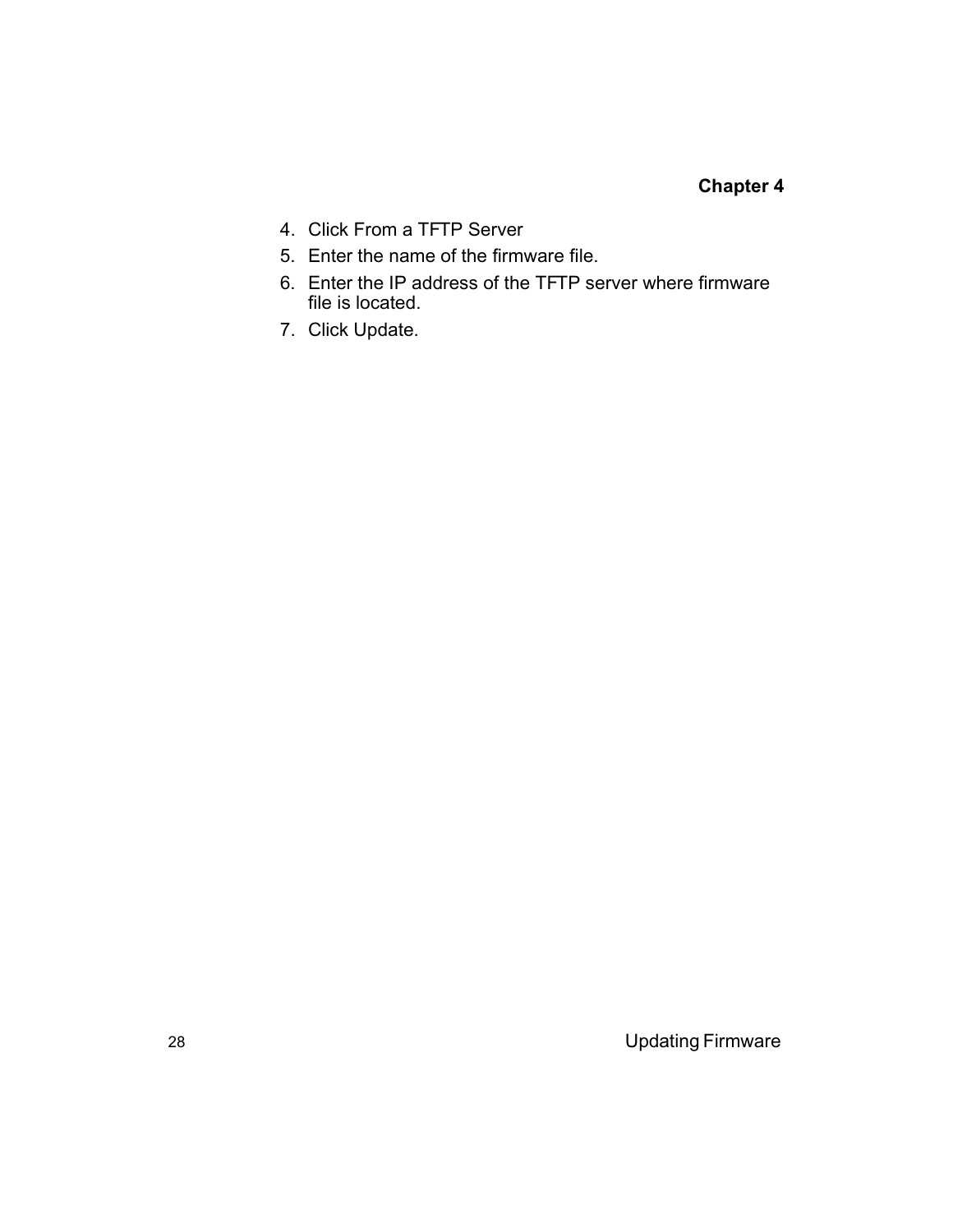## <span id="page-28-0"></span>**Updating POST Code**

This procedure shows you how to upgrade POST code from a file or TFTP. Typically, POST upgrades are not required and should only be done if the firmware release notes indicate that this step is required.

Note: The recommended method is to download the firmware to your local hard drive. TFTP is supported for those using UNIX systems.

## **Prerequisite**

This procedure assumes that:

- You have already downloaded the firmware file from the Digi web site
- TFTP is running (if you are using the TFTP option)

## **Procedure**

- 1. Open a web browser and enter the device server's IP address in the URL window.
- 2. When the device server prompts you to log in, enter the following:
	- User Name is **root**
	- The root default password is **dbps**
- 3. Choose Admininstration > Update Firmware. A screen appears with the options to update from a file or with a TFTP server.
- 4. Choose either:

| From a File                                        | <b>From a TFTP Server</b>                          |
|----------------------------------------------------|----------------------------------------------------|
| Select Boot/POST from the<br>Update dropdown menu. | Select Boot/POST from the<br>Update dropdown menu. |
| Browse to locate the file.<br>Choose Update.       | Enter the Firmware Image<br>File name.             |
|                                                    | Enter the TFTP Server's IP.                        |
|                                                    | Choose Update.                                     |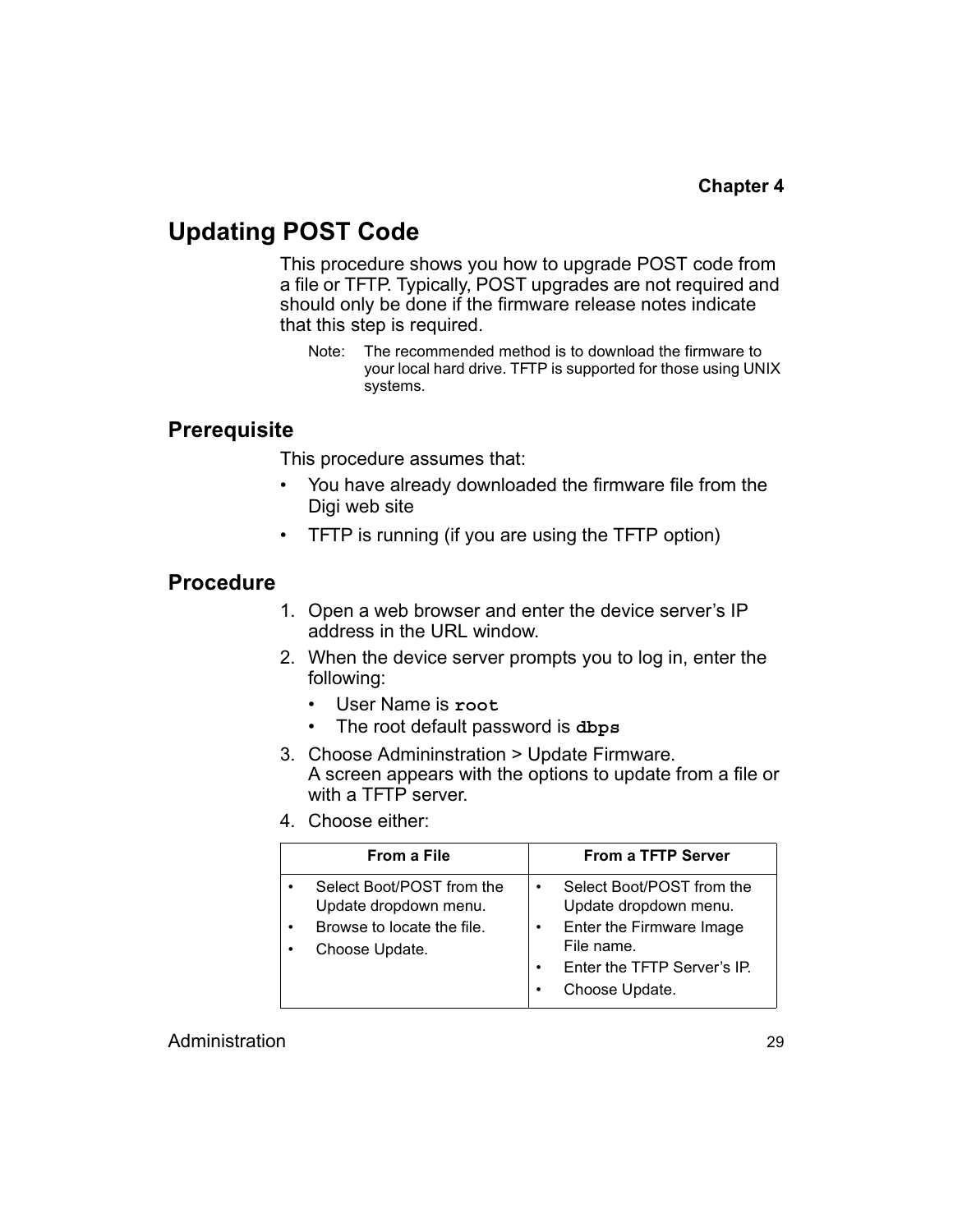## <span id="page-29-0"></span>**Restoring the Configuration to Factory Defaults**

## **Introduction**

<span id="page-29-1"></span>The two procedures in this section restore the configuration to defaults. The first procedure resets the configuration from a web browser which will clear all current settings except the IP address settings and administrator password. This is the best way to reset the configuration because you can also back up the settings (which provides a means for restoring it after you have worked through configuration issues). See ["Backup/Restore the Configuration" on page 31](#page-30-0) for more information.

The second procedure resets the configuration using the reset button on the device server. Use this method if you cannot access the device from a web browser.

Note: Restoring the Digi One EM to its factory default settings will clear all current settings except the IP address settings and the administrator password.

## **Resetting the Configuration from a Browser**

- 1. Open a web browser and enter the device server's IP address in the URL window.
- 2. When the device server prompts you to log on, enter the following:
	- User Name is **root**
	- The root default password is **dbps**
- 3. Choose Factory Default Settings from the main menu.
- 4. Click Restore

## **Resetting the Configuration Using the Reset Button**

- 1. Power off the device server.
- 2. Locate the reset switch between P3 and CR1.
- 3. Power on the device while holding the reset switch down. (Hold it down for about 20 seconds.)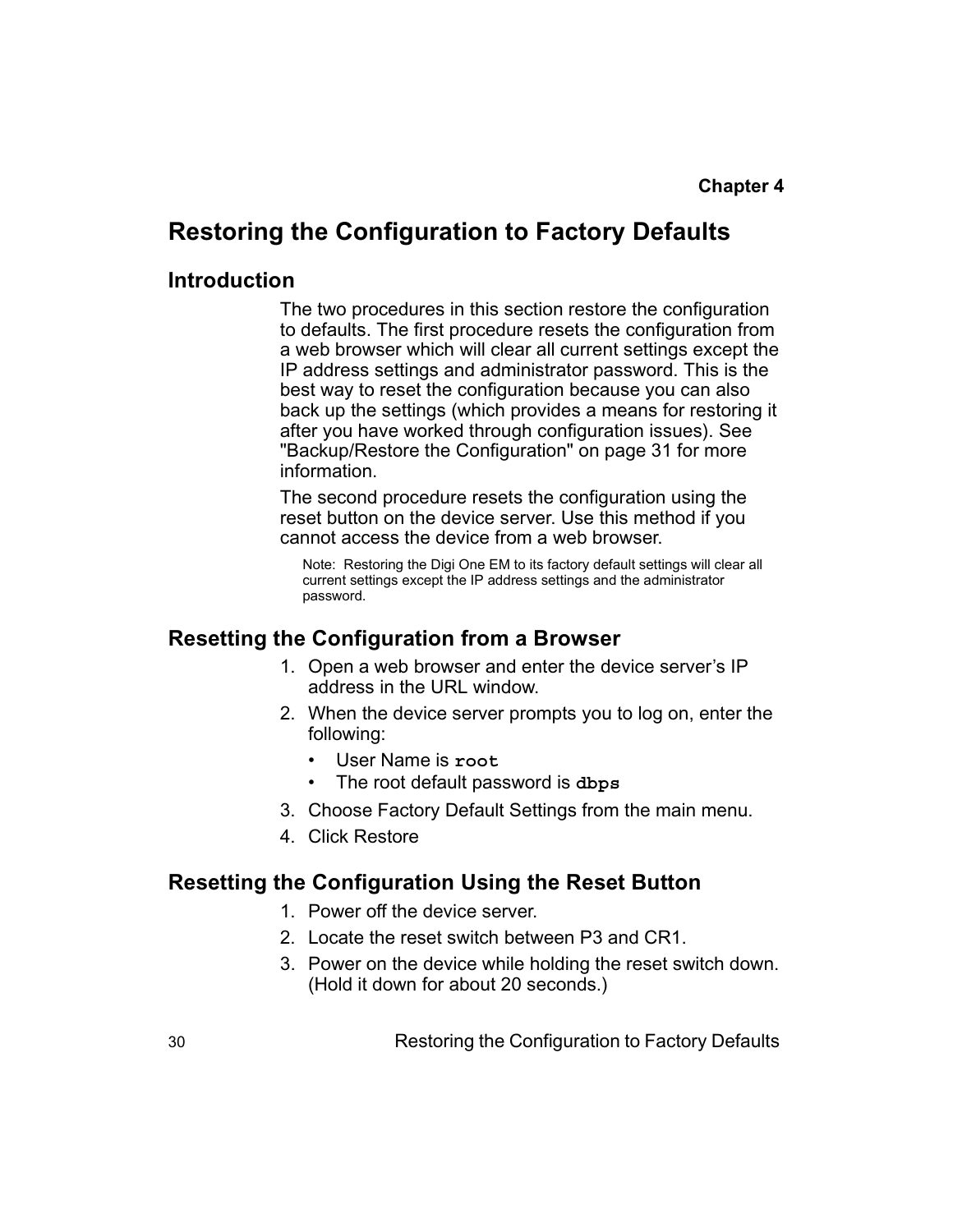## <span id="page-30-0"></span>**Backup/Restore the Configuration**

<span id="page-30-1"></span>This procedure shows you how to backup or restore the configuration to a server and to download a configuration from a server to a file or TFTP.

### **Prerequisite**

If you intend to use TFTP, ensure that the TFTP program is running on a server before you begin this procedure.

## **Procedure**

- 1. Open a web browser and enter the device server's IP address in the URL window.
- 2. When the device server prompts you to log in, enter the following:
	- User Name is **root**
	- The root default password is **dbps**
- 3. Choose Backup/Restore from the main menu.
- 4. Choose the appropriate option (Backup or Restore) and select your file.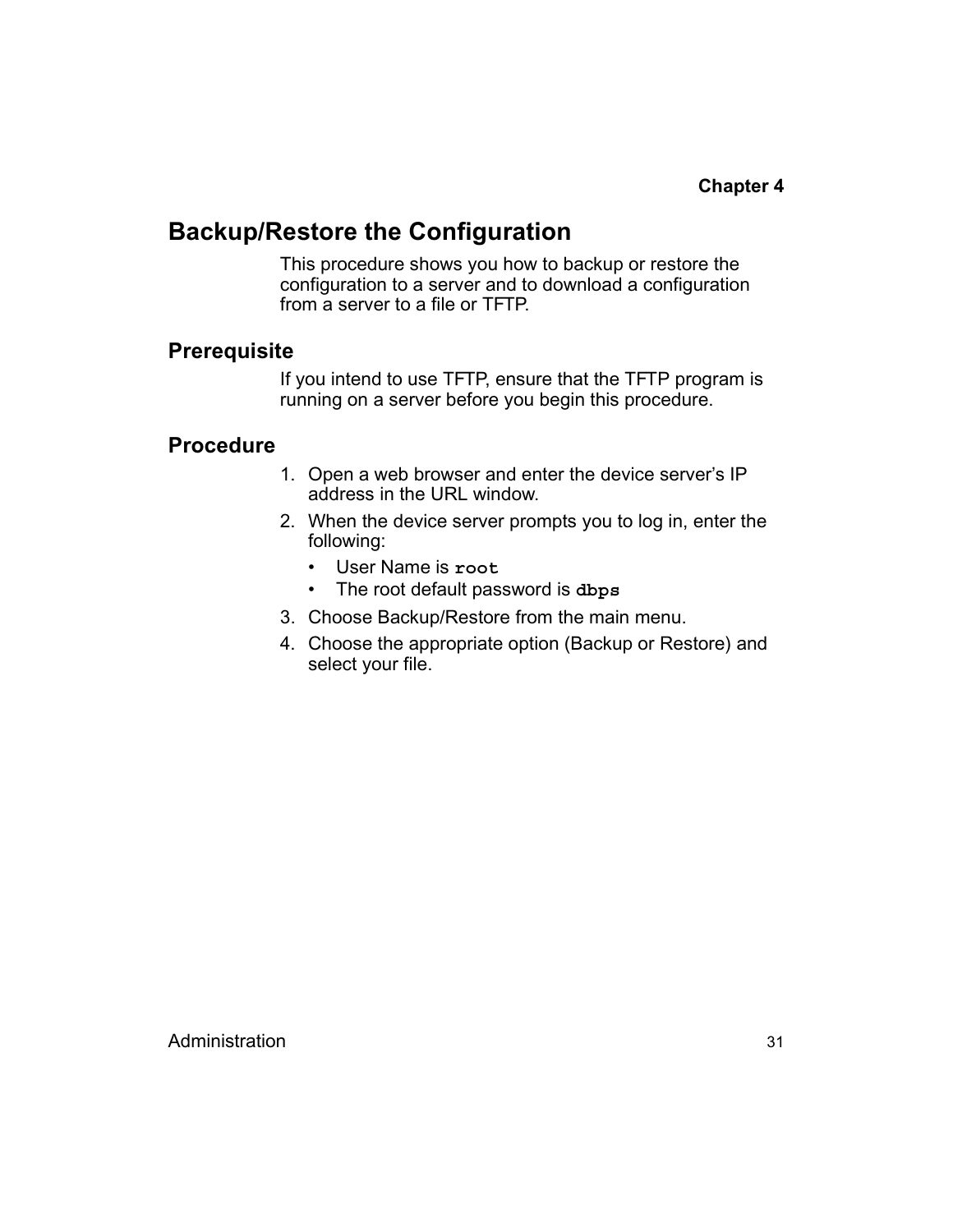## <span id="page-31-0"></span>**Viewing Port or Network Statistics and Settings**

## **Introduction**

<span id="page-31-1"></span>Use this procedure to view port or network statistics and configuration settings.

## **Procedure**

- 1. Open a web browser and enter the device server's IP address in the URL window.
- 2. When the device server prompts you to log in, enter the following:
	- User Name is **root**
	- The root default password is **dbps**
- 3. Click System Information from the main menu.
- 4. Click details for more information.

**Use your browser's Refresh option to update the statistics**.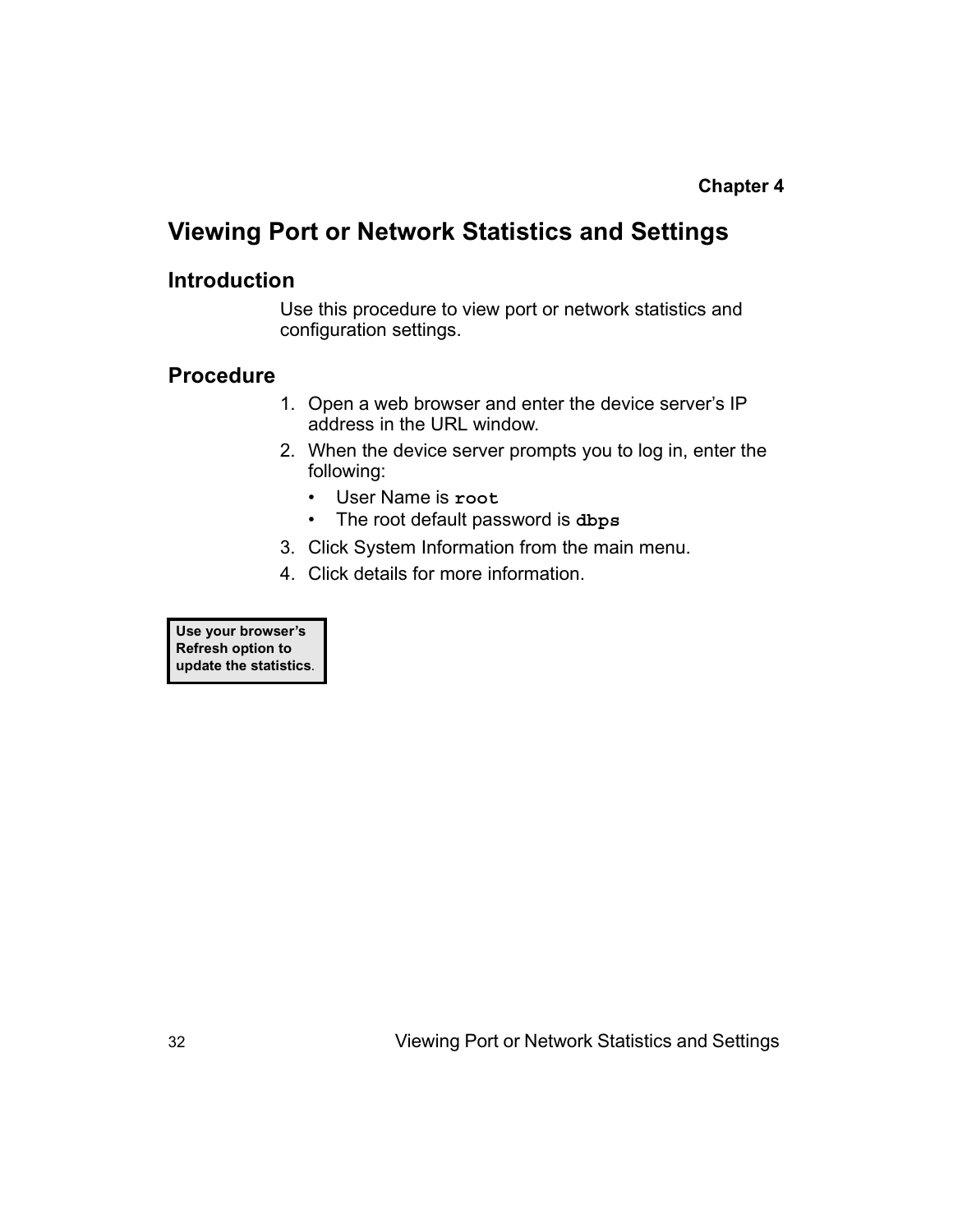## <span id="page-32-0"></span>**Interpreting LED Information**

Digi One EM LEDs provide information on port activity, diagnostics, and Ethernet activity.



<span id="page-32-1"></span>

| <b>LED</b>             | Color  | Function                          | Interpretation                                                                                                                                                                                                                                                                                                                              |
|------------------------|--------|-----------------------------------|---------------------------------------------------------------------------------------------------------------------------------------------------------------------------------------------------------------------------------------------------------------------------------------------------------------------------------------------|
| Top left               | Green  | Indicates serial<br>port activity | Off means that the serial<br>channel is idle.<br>Blinking indicates an active<br>connection.                                                                                                                                                                                                                                                |
| Top right              | Green  | Network link sta-<br>tus          | Off means that no link has<br>٠<br>been detected.<br>On means that a link has<br>been detected.                                                                                                                                                                                                                                             |
| <b>Bottom</b><br>left  | Red    | Diagnostics                       | Blinking 1-1-1 means start-<br>ing the operating system.<br>Blinking 1-5-1 means con-<br>figuration has been<br>returned to factory defaults.<br>Steady blinking means the<br>device is seeking an IP<br>address from a DHCP<br>server.<br><b>Note:</b> If other blinking pat-<br>terns appear on this LED,<br>call Digi Technical Support. |
| <b>Bottom</b><br>right | Yellow | Reserved                          | <b>NA</b>                                                                                                                                                                                                                                                                                                                                   |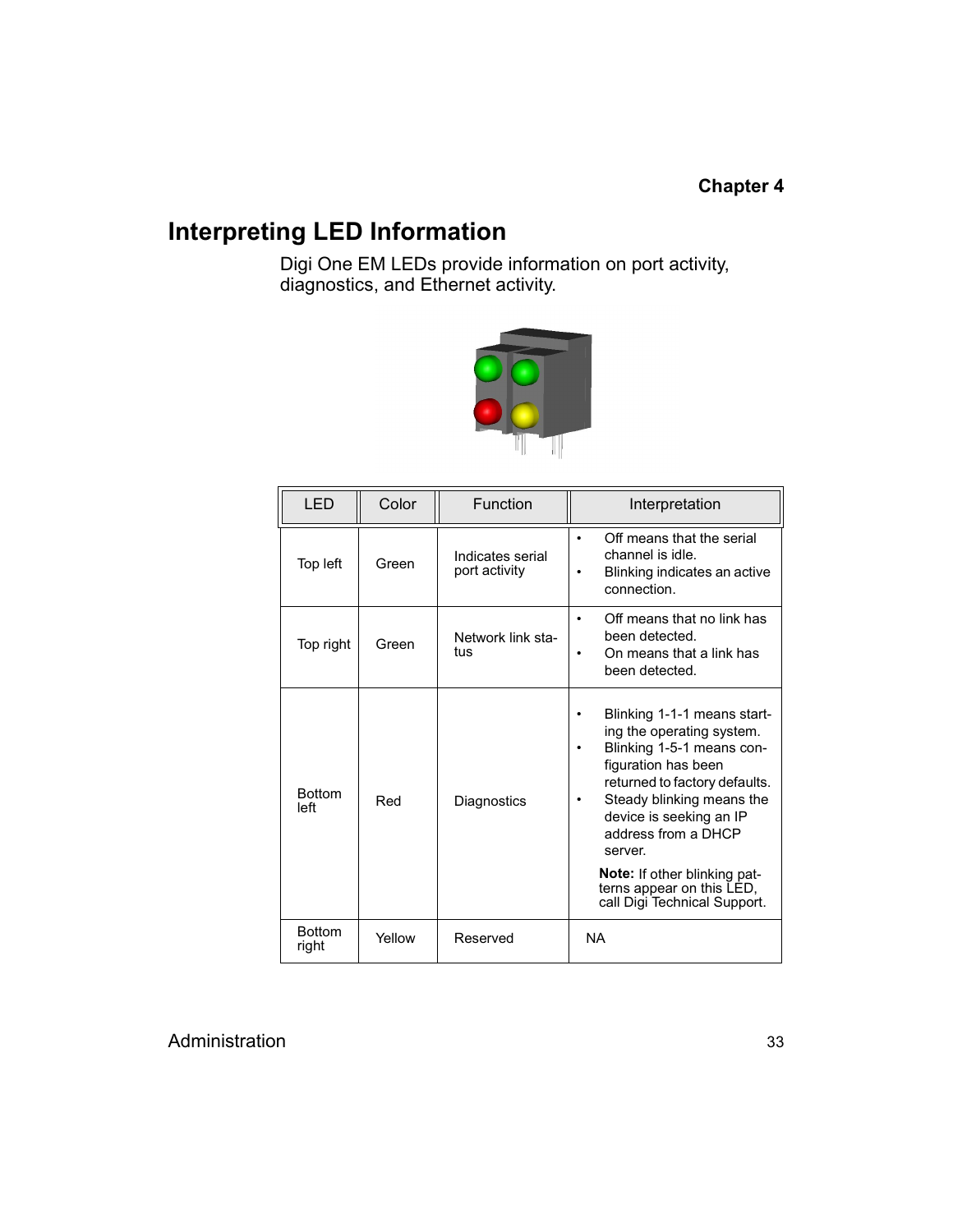### **Chapter 4**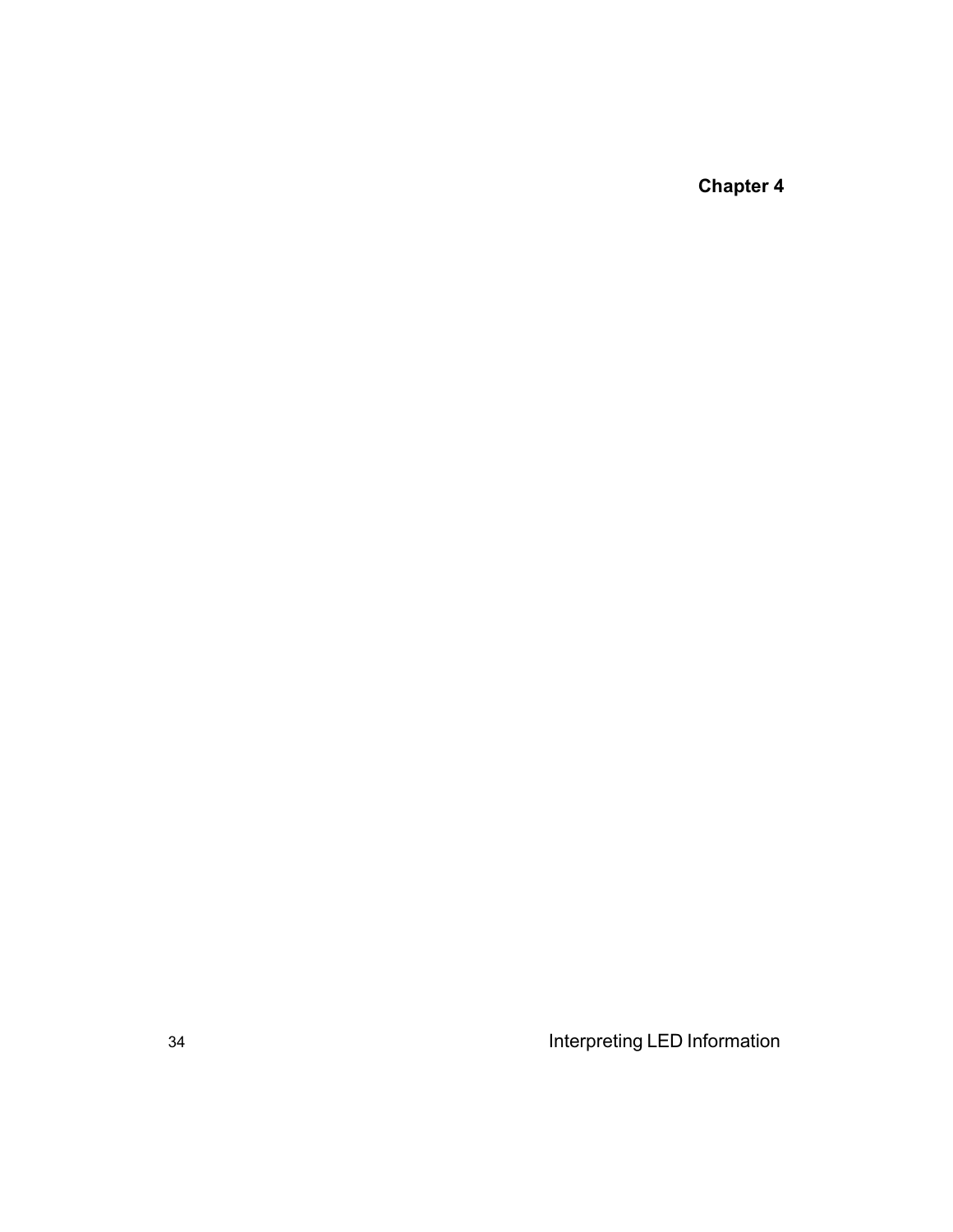## <span id="page-34-0"></span>**Index**

#### A

autoconnection [using TCP 19](#page-18-1) [using UDP 21](#page-20-1)

#### $\overline{C}$

Com redirection [defined 12](#page-11-1) [setting up RealPort 11](#page-10-1) configuration [copying to a server 31](#page-30-1) [downloading from a server 31](#page-30-1) [resetting to defaults 30](#page-29-1) [configuring RealPort 13](#page-12-2) configuring the IP address [methods 6](#page-5-1) [using ARP-Ping 8](#page-7-2) [using DHCP 8](#page-7-3) [using setup 7](#page-6-1) [copying the configuration to a server 31](#page-30-1)

#### D

[default configuration, resetting 30](#page-29-1) [downloading the configuration from a](#page-30-1) server 31

#### I

IP address [changing from a web browser 10](#page-9-1) [configuration methods 6](#page-5-1)

[configuring using ARP-Ping 8](#page-7-2) [configuring using DHCP 8](#page-7-3) [configuring using Setup 7](#page-6-1)

#### L

[LEDs 33](#page-32-1)

M [multicast, configuring 21](#page-20-2)

#### P

[password, changing the root password](#page-25-1) 26 [port statistics 32](#page-31-1)

#### R

RealPort [defined 12](#page-11-1) [device server configuration 13](#page-12-2) [driver installation 14](#page-13-2) [set up overview 13](#page-12-3) [resetting the configuration to defaults](#page-29-1) 30 [reverse Telnet 16](#page-15-1) [RFC 2217 17](#page-16-1) [root password, changing 26](#page-25-1)

#### S

statistics [port 32](#page-31-1)